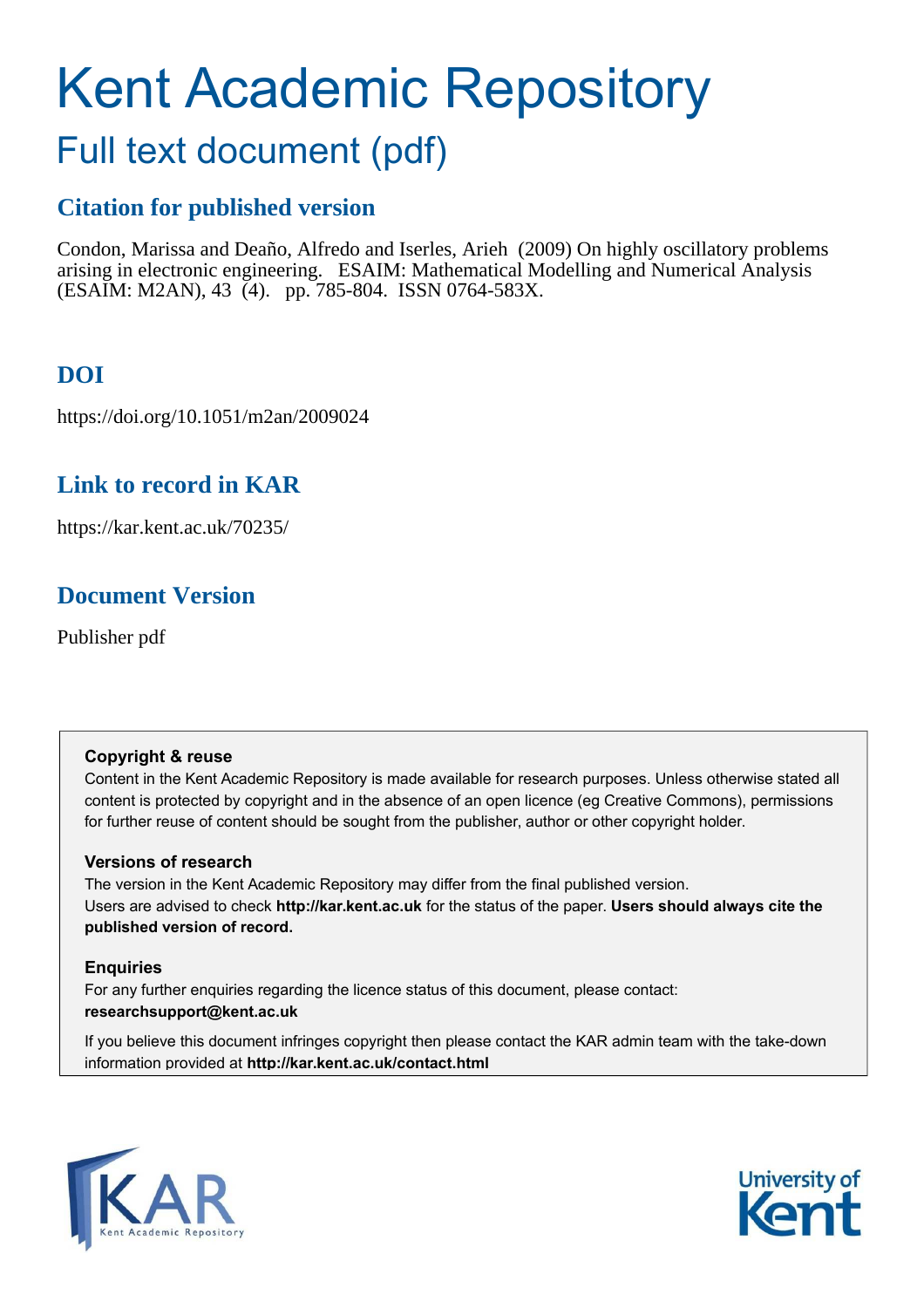## ON HIGHLY OSCILLATORY PROBLEMS ARISING IN ELECTRONIC ENGINEERING

### <span id="page-1-0"></span>MARISSA CONDON<sup>1</sup>, ALFREDO DEAÑO<sup>2</sup> AND ARIEH ISERLES<sup>2</sup>

Abstract. In this paper, we consider linear ordinary differential equations originating in electronic engineering, which exhibit exceedingly rapid oscillation. Moreover, the oscillation model is completely different from the familiar framework of asymptotic analysis of highly oscillatory integrals. Using a Bessel-function identity, we expand the oscillator into asymptotic series, and this allows us to extend Filon-type approach to this setting. The outcome is a time-stepping method that guarantees high accuracy regardless of the rate of oscillation.

#### Mathematics Subject Classification. 65L05, 65T99.

<span id="page-1-1"></span>Received August 1st, 2008. Published online July 8, 2009.

#### 1. INTRODUCTION

The focus of our attention in this paper is the discretization of ordinary differential equations of the form

$$
y' = Ay + E(t)g(t), \quad t \ge 0, \qquad y(0) = y_0 \in \mathbb{R}^d,
$$
\n(1.1)

where A is a  $d \times d$  matrix, g is a d-vector of functions while E is a  $d \times d$  matrix function,  $E_{k,l}(t) = \chi_{k,l} e^{\tau_{k,l} \sin \omega_{k,l} t}$ ,  $k, l = 1, \ldots, d$ . While we may assume that the eigenvalues of A are of moderate size, the terms of E are highly oscillatory, since we allow for  $\max \omega_{k,l} \gg 1$ . Moreover, it is perfectly possible for different frequencies  $\omega_{k,l}$  to differ in size by many orders of magnitude.

Equation [\(1.1\)](#page-0-0) is a much-simplified model of more complicated, in general nonlinear, ordinary differential and differential-algebraic equations originating in electronic engineering. In subsequent papers we plan to address ourselves, using and generalizing techniques introduced in this paper in tandem with other relevant methodologies (exponential integrators, waveform relaxation), to more realistic systems of nonlinear ODEs and DAEs.

High-frequency signals abound in Radio Frequency (RF) communication systems. This is a consequence of the need for modulation: the imposition of a lower-frequency information signal onto a high-frequency carrier. The goal is to enable antennae of a manageable size to be employed for audio transmission. Antennae of the order of several miles to several thousand miles would be required if modulation was not performed. In RF communication systems, signals in the MHz frequency range and higher are common. Furthermore,

[Article published by EDP Sciences](http://www.edpsciences.org)

c EDP Sciences, SMAI 2009

*Keywords and phrases.* High oscillation, quadrature, ordinary differential equations.

<sup>&</sup>lt;sup>1</sup> School of Electronic Engineering, Dublin City University, Dublin 9, Ireland.

<sup>2</sup> Department of Applied Mathematics and Theoretical Physics, Centre for Mathematical Sciences, University of Cambridge, Wilberforce Rd, Cambridge CB3 0WA, UK. A.Iserles@damtp.cam.ac.uk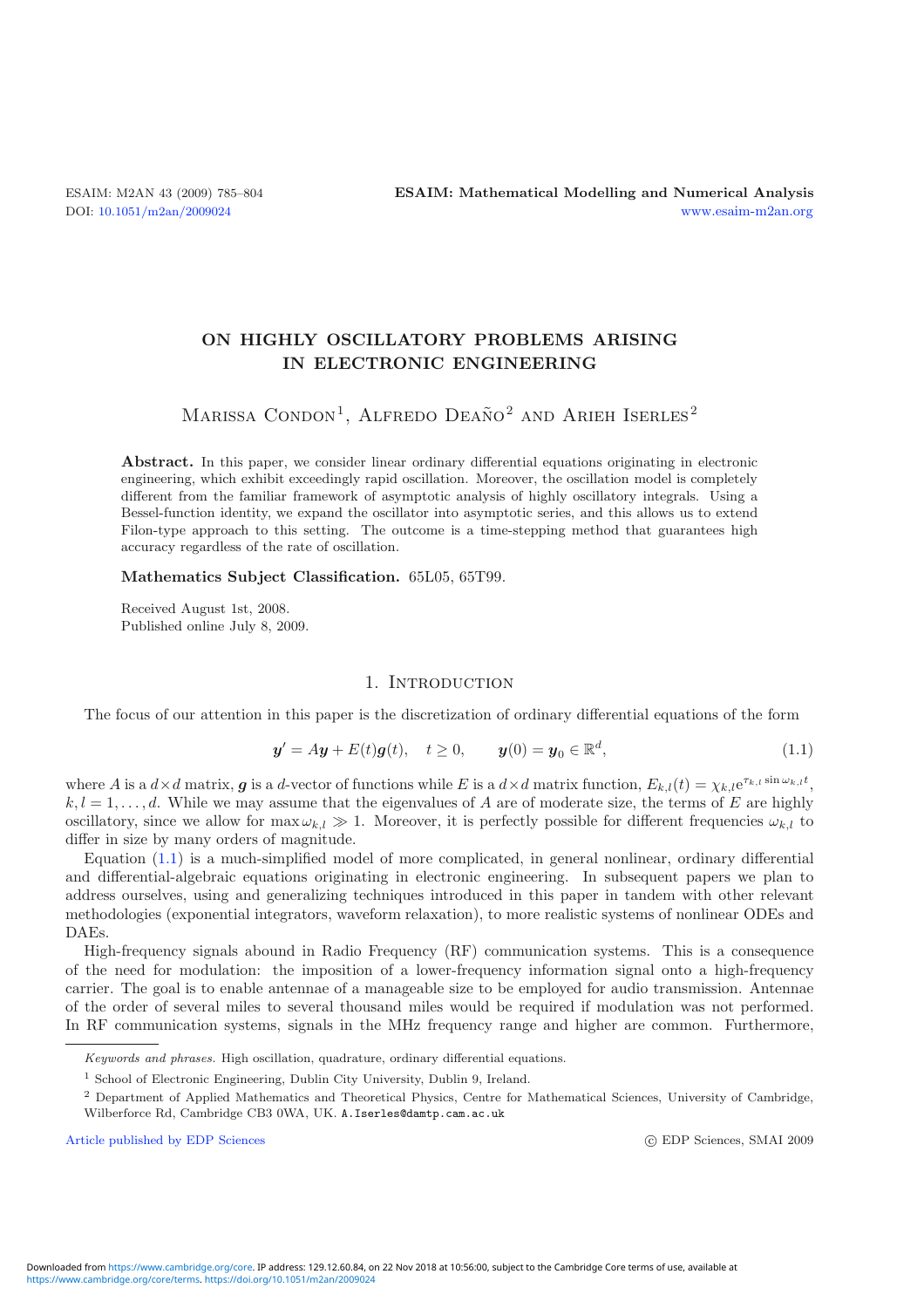nonlinearities abound in RF transmission systems owing to the presence of solid-state amplifiers, mixers and so on [\[13\]](#page-19-0).

Most RF systems involve a linear part and a nonlinear part with the linear part due to the presence of linear resistors, inductors and capacitors and the nonlinear part due to amplifiers, mixers or nonlinear and controlled resistors and capacitors. Equations [\(1.1\)](#page-0-0) are a simplified model with many of the nonlinearities approximated by linear terms. The occurrence of the  $e^{\tau_{k,l} \sin \omega_{k,l} t}$  is due to the input of sine-waves to terminals of circuits with diodes or transistors. Note that sinusoids and amplifiers involving transistors are ubiquitous in RF systems [\[6](#page-19-1)[,19\]](#page-19-2).

The recent explosion of developments in the RF and telecommunications industry has put pressure on circuit designers for faster simulations, faster designs and faster product output and the existing Computer Aided Design (CAD) tools have struggled to keep pace. In addition, the growing complexity of the modulation formats is rendering software tools unacceptably slow and consequently, unsatisfactory. There is therefore, an urgent need for a complete revamp and update of the fundamental numerical processes within these CAD packages taking into account the modern developments and formats.

<span id="page-2-2"></span><span id="page-2-1"></span>Some recent work in this direction is that by e.g.  $[18]$  and subsequent work by Pulch  $[17]$  and Dautbegovic et al. [\[3\]](#page-18-0). However, much more work is required to generate algorithms that are well-suited and effective for the application areas in hand.

In this paper we commence from the most basic setting, striving to create a framework for an effective solution of highly oscillatory equations of electronic engineering. We use a simplified setting to develop and analyse a range of tools which will be deployed in future work in more challenging and realistic situation.

On the face of it, solving [\(1.1\)](#page-0-0) is trivial, because we can write the solution of this linear system explicitly as variation of constants,

$$
\mathbf{y}(t_{n+1}) = e^{hA}\mathbf{y}(t_n) + \int_{t_n}^{t_{n+1}} e^{(t_{n+1}-\xi)A} E(\xi) \mathbf{g}(\xi) d\xi,
$$
\n(1.2)

where  $t_{n+1} = t_n + h$ . This, however, is not a very helpful observation because of the presence of highly oscillatory terms inside the integral. Specifically, rewriting [\(1.2\)](#page-1-0) component-wise, we have

<span id="page-2-0"></span>
$$
y_k(t_{n+1}) = \sum_{i=1}^d F_{k,i}(h)y_i(t_n) + \sum_{i=1}^d \sum_{j=1}^d \chi_{i,j} \int_{t_n}^{t_{n+1}} F_{k,i}(t_{n+1} - \xi) e^{\tau_{i,j} \sin \omega_{i,j} \xi} g_j(\xi) d\xi
$$

for  $k = 1, \ldots, d$ , where  $F(t) = e^{tA}$ . While the computation of the matrix exponential is standard, the intrinsic difficulty is represented by practical computation of integrals of the form

$$
\int_{t_n}^{t_{n+1}} F_{k,i}(t_{n+1} - \xi) e^{\tau_{i,j} \sin \omega_{i,j} \xi} g_j(\xi) d\xi = \frac{1}{2} h \int_{-1}^1 F_{k,i}(\frac{1}{2}h(1-x)) g_j(t_n + \frac{1}{2}h(1+x)) e^{\tau_{i,j} \sin \omega_{i,j} \left(t_n + \frac{1}{2}h(1+x)\right)} dx
$$
\n(1.3)

for  $\omega_{i,j} \gg 1$ . Since classical numerical methods for non-oscillatory integrals, e.g. Gaussian quadrature, require the decomposition of the integration interval into  $\mathcal{O}(\omega)$  sub-panels [\[4\]](#page-18-1), and recalling that we have  $d^3$  such intervals in each step, they are completely unfit for purpose.

An alternative is provided by contemporary methods for highly oscillatory quadrature, an area that has undergone significant developments in the last few years. The problem, though, is that the integral [\(1.3\)](#page-1-1) does not fit into the framework of traditional asymptotic theory for highly oscillatory integrals [\[7](#page-19-5)[,20\]](#page-19-6): the latter is concerned with integrals of the form  $\int_{\Omega} f(x)e^{i\omega g(x)} dx$ , where  $\omega \gg 1$  while neither f nor g are oscillatory. This is also the case with the methods for numerical calculation of highly oscillatory integrals that have been developed recently [\[6](#page-19-1)[,10](#page-19-7)[,16](#page-19-8)].

Yet another approach is to disregard the explicit formula  $(1.2)$  and use *exponential integrators* to solve the system [\(1.1\)](#page-0-0). This is not very promising either. Most exponential integrators designed to cope with high oscillations do this in a Hamiltonian setting, which does not fit the paradigm of  $(1.1)$  [\[5\]](#page-18-2). Moreover, they are not designed to deal with the multiscale nature of [\(1.1\)](#page-0-0) and with truly huge frequencies  $\omega_{i,j}$  therein. An exception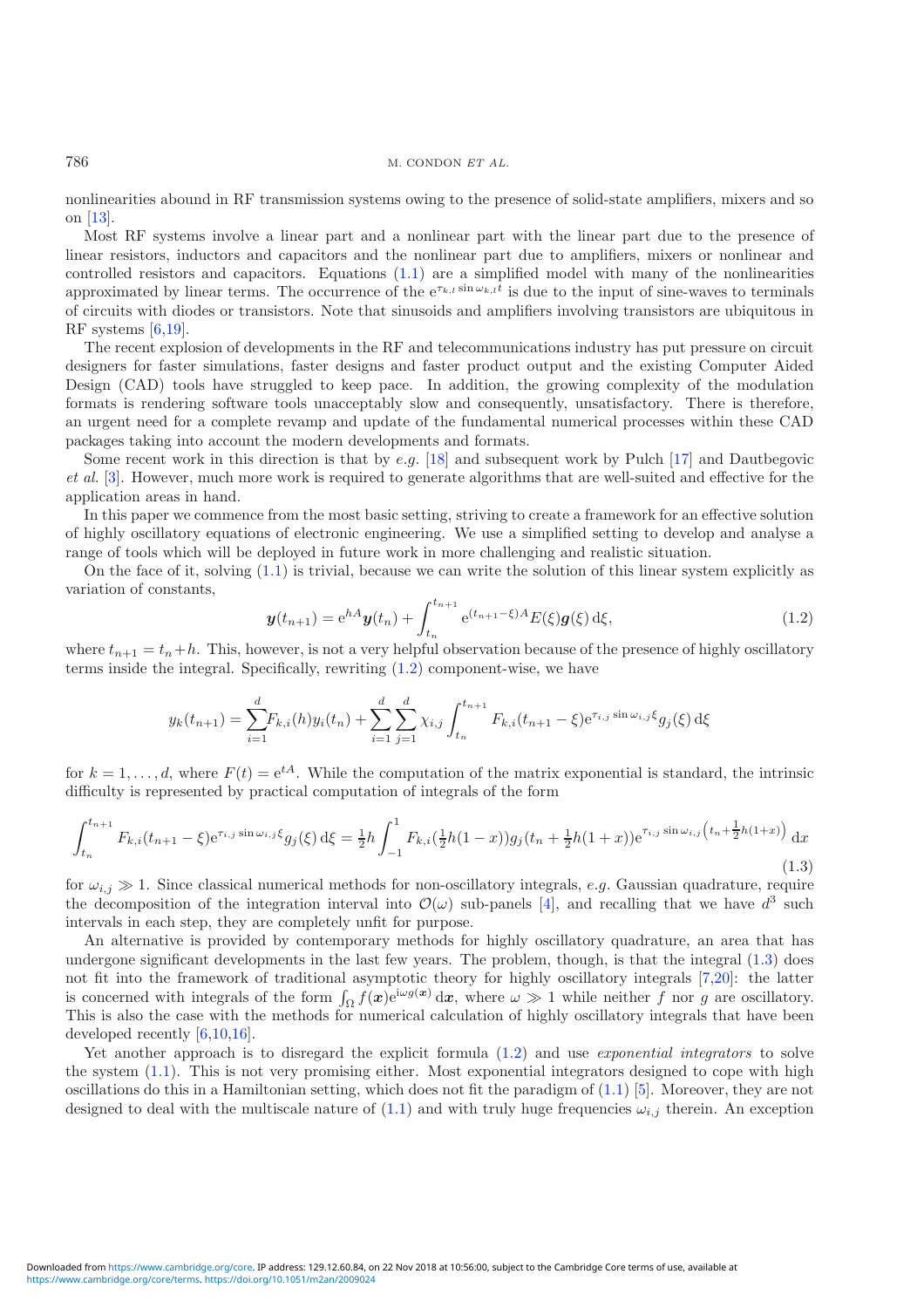<span id="page-3-0"></span>

FIGURE 1. The numerical (top, with RelTol =  $10^{-4}$ ) and true (bottom) solution of [\(1.4\)](#page-2-0) in the first two periods.

TABLE 1. The performance of  $ode45$  in the interval  $[0, 4\pi]$  for different relative error tolerances for the system [\(1.4\)](#page-2-0) with  $\omega = 10^4$ .

<span id="page-3-1"></span>

|           | RelTol   Number of steps | Numerical error |               |  |
|-----------|--------------------------|-----------------|---------------|--|
|           |                          | in $y(4\pi)$    | in $y'(4\pi)$ |  |
| $10^{-4}$ | 61441                    | $-6.42_{-01}$   | $-8.57_{-01}$ |  |
| $10^{-5}$ | 123405                   | $9.61_{-04}$    | $-2.19_{-02}$ |  |
| $10^{-6}$ | 240645                   | $-1.01_{-04}$   | $4.57_{-04}$  |  |
| $10^{-7}$ | 377057                   | $1.94_{-06}$    | $5.17_{-05}$  |  |

to the Hamiltonian setting is provided in [\[14\]](#page-19-9), but this does not advance us much since it takes us to the very same highly oscillatory quadrature methods which we have already deemed unsuitable in the last paragraph.

Finally, we can disregard the special structure of [\(1.1\)](#page-0-0) and just use an all-purpose ODE solver, placing our trust in its error-control and variable-step strategies. Thus, we have solved the system

$$
y'' + y = 2e^{\sin \omega t}, \quad t \ge 0, \qquad y(0) = 1, \quad y'(0) = 0,
$$
\n(1.4)

with the MATLAB routine ode45, employing different error tolerances and setting  $\omega = 10000$ . The solution of  $(1.4)$  is periodic with period  $2\pi$  and we have examined a numerical solution across two periods. We have set different values of the relative error tolerance parameter RelTol, setting in each case AbsTol =  $10^{-3} \times$  RelTol.

In Figure [1](#page-2-1) we present a numerical solution (admittedly, with the least relative error,  $\text{ReLU} = 10^{-4}$ , yet tenfold smaller than the MATLAB default) of  $(1.4)$ , comparing it with the exact solution. It is evident that the quality of the numerical solution deteriorates fairly rapidly. Cursory examination of the exact solution might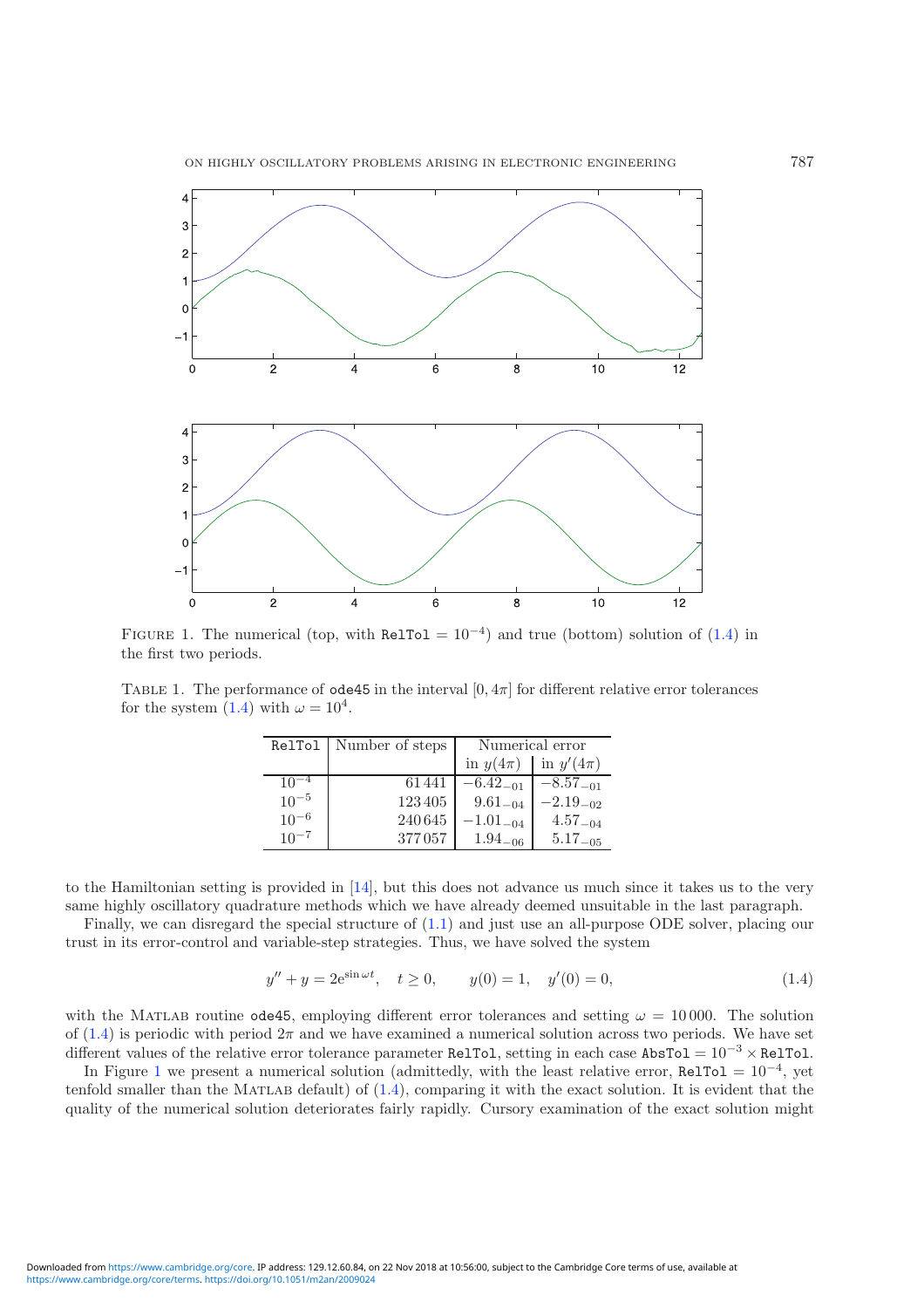

<span id="page-4-0"></span>FIGURE 2. A close-up on  $y'$  within a narrow window, exhibiting rapid small-amplitude oscillations.

be misleading, since it appears to be a very 'nice' function, varying in a sedate manner. However, once we magnify the solution within a short window, as in Figure [2,](#page-3-0) we note that it exhibits very rapid, small-amplitude oscillations. Such oscillations are bound to inhibit the step size in any standard error-control mechanism in allpurpose software and this, perhaps unsurprisingly, is reflected in Table [1.](#page-2-2) Another important observation is that the numerical (absolute) error falls substantially short of either relative or absolute error-tolerance parameters. This breakdown in error control has been already reported for other highly oscillatory ODE systems [\[9\]](#page-19-10). Note that [\(1.4\)](#page-2-0) is a toy problem, not just because we are interested in larger systems with many frequencies, but also because  $\omega = 10^4$  is a fairly small frequency within our framework. Realistic electronic circuits are likely to exhibit fast oscillations in the range of  $\approx 10^8$ . This, clearly, is beyond the scope of any standard ODE software.

The solution that we propose in this paper is to analyse the asymptotic behaviour of the integral [\(1.3\)](#page-1-1), thereby creating the right tools for the extension of Filon-type quadrature [\[11\]](#page-19-11) to this setting. This will lead not just to a practical algorithm for the calculation of [\(1.1\)](#page-0-0) with arbitrarily large frequencies  $\omega_{i,j}$  (indeed, the higher the frequency, the better!) but will also serve us in future generalization of this equation to full nonlinear setting. Finally, asymptotic expansion and numerical computation of the highly oscillatory integral [\(1.3\)](#page-1-1) and, in future publication, of its generalisations is of an independent mathematical interest.

#### 2. The asymptotics of the ExpSin integral

Mindful of [\(1.3\)](#page-1-1), we are concerned with the asymptotic behaviour of the integral

$$
\mathbf{I}[f] = \int_{-1}^{1} f(x)e^{\tau \sin \omega(\alpha x + \beta)} dx,
$$
\n(2.1)

where  $\alpha, \beta \in \mathbb{R}, \tau \in \mathbb{C} \setminus \{0\}$  and  $\omega \gg 1$ . For a want of a better name, we call [\(2.1\)](#page-3-1) the *ExpSin integral*.

Even the briefest examination of [\(2.1\)](#page-3-1) highlights a crucial difference between the ExpSin integral and the 'standard model' of asymptotic theory of highly oscillatory integrals. Thus, suppose that we move the  $\omega$  to front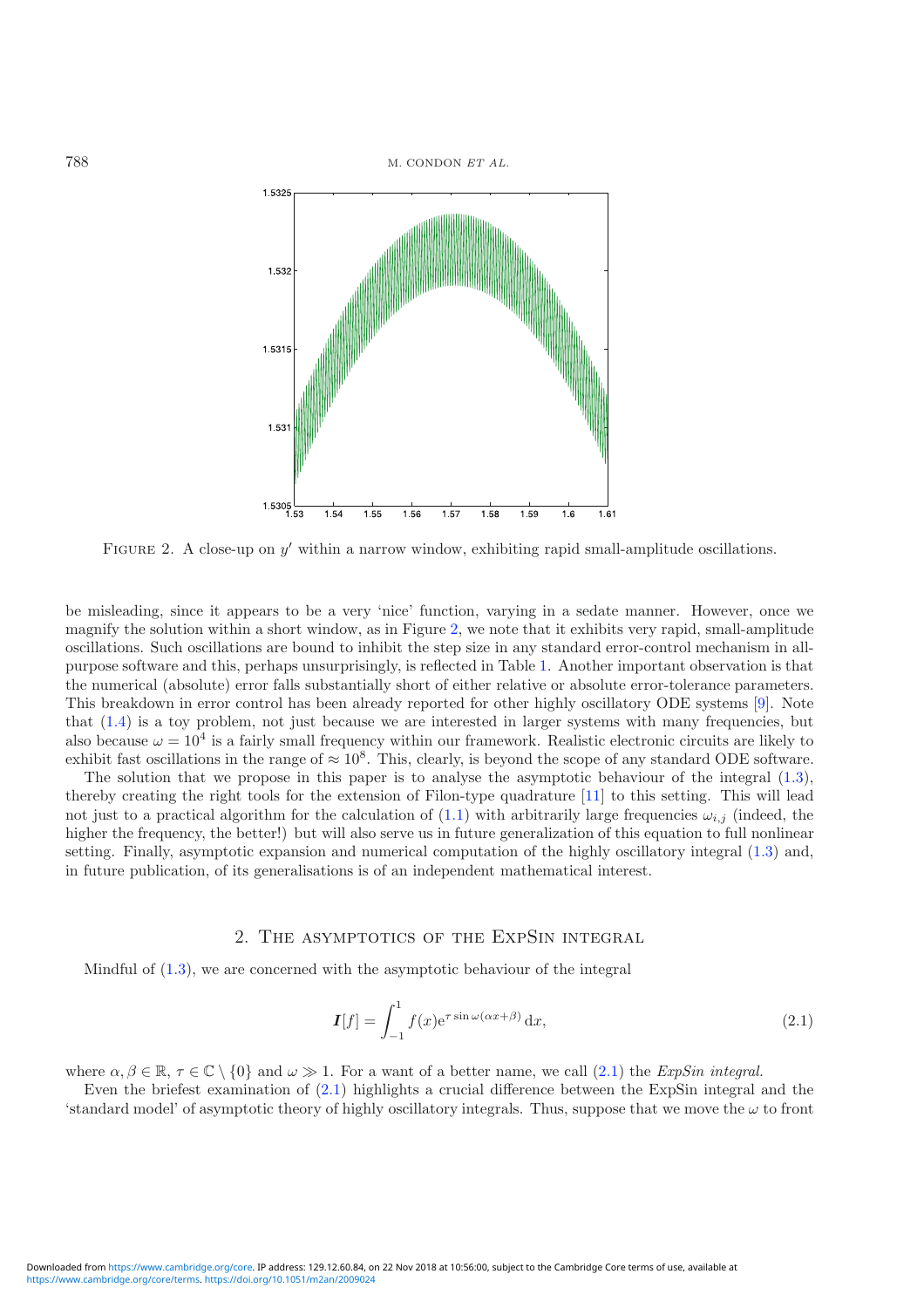<span id="page-5-0"></span>

FIGURE 3. The integral  $I[e^x]$  for  $\alpha = 1$ ,  $\beta = 0$  and  $0 \le \omega \le 100$ .

of the sine function. It follows at once from the method of stationary phase [\[20](#page-19-6)] that

$$
\int_{-1}^{1} f(x)e^{\tau \omega \sin(\alpha x + \beta)} dx = \mathcal{O}\left(\omega^{-\frac{1}{2}}\right), \qquad \omega \gg 1,
$$

provided that  $\left[-\beta + (m + \frac{1}{2})\pi\right]$ / $\alpha \in \left[-1, 1\right]$  for some  $m \in \mathbb{Z}$ ,

$$
\int_{-1}^{1} f(x) e^{\tau \omega \sin(\alpha x + \beta)} dx = \mathcal{O}(\omega^{-1}), \qquad \omega \gg 1,
$$

<span id="page-5-1"></span>otherwise. On the other hand, for  $\tau \in \mathbb{R}$  and  $f(x) > 0$ ,  $x \in [-1, 1]$ , it follows at once that

$$
0 < 2e^{-1} \min_{x \in [-1,1]} f(x) \le I[f] \le 2e \max_{x \in [-1,1]} f(x)
$$

and the integral is bounded away from zero uniformly in  $\omega \in \mathbb{R}$ . This is demonstrated in Figure [3.](#page-4-0)

The key step toward the analysis of the ExpSin integral is the identity

$$
e^{\tau \sin \theta} = I_0(\tau) + 2 \sum_{k=0}^{\infty} (-1)^k I_{2k+1}(\tau) \sin(2k+1)\theta + 2 \sum_{k=1}^{\infty} (-1)^k I_{2k}(\tau) \cos 2k\theta,
$$
\n(2.2)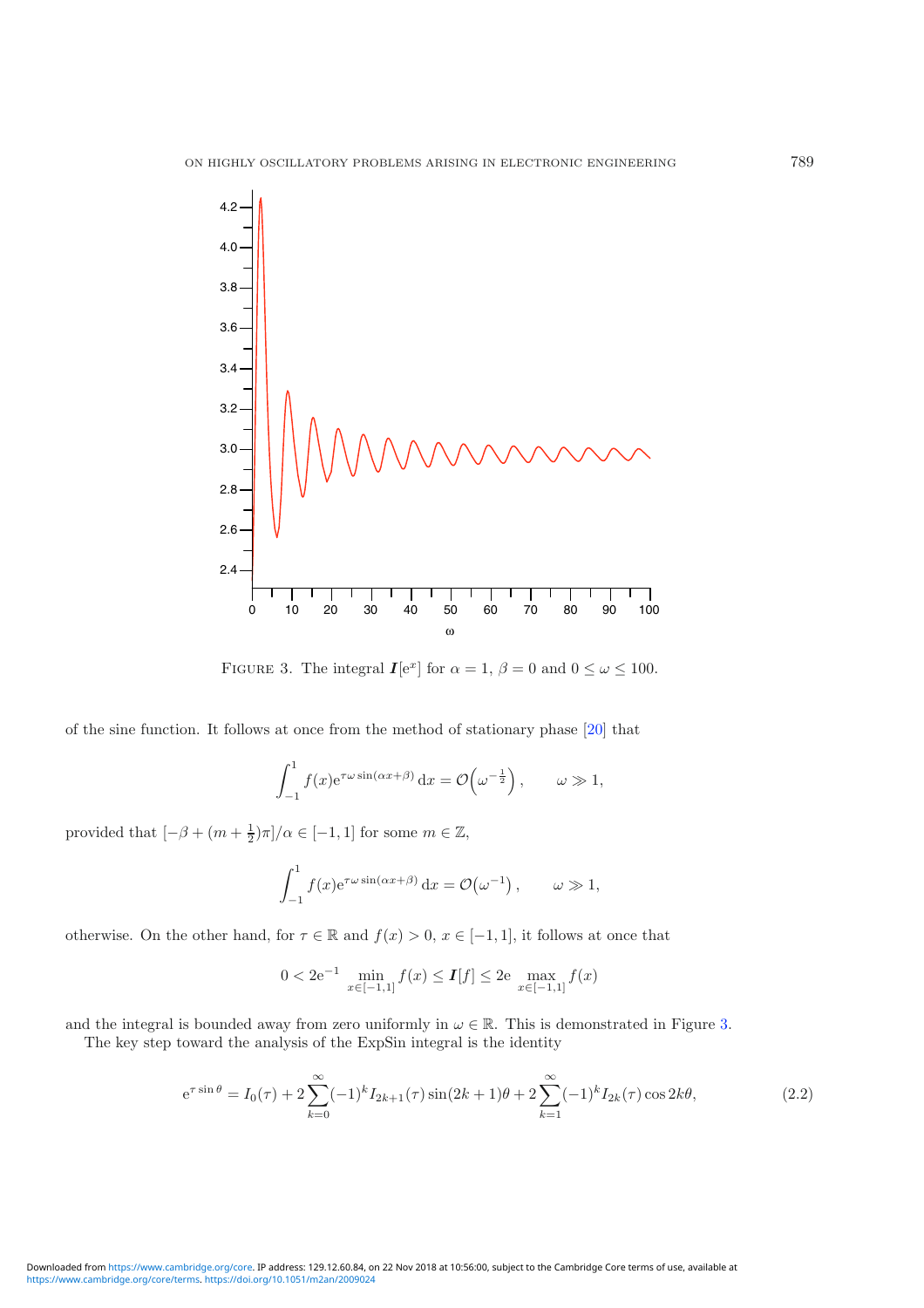where  $I_k$  is the kth modified Bessel function [\[1\]](#page-18-3), p. 376, formula (9.6.35). Letting  $\theta = \omega(\alpha x + \beta)$  in [\(2.1\)](#page-3-1), we thus obtain

$$
I[f] = I_0(\tau) \int_{-1}^1 f(x) dx + 2 \sum_{k=0}^{\infty} (-1)^k I_{2k+1}(\tau) \int_{-1}^1 f(x) \sin((2k+1)\omega(\alpha x + \beta)) dx
$$
  
+ 
$$
2 \sum_{k=1}^{\infty} (-1)^k I_{2k}(\tau) \int_{-1}^1 f(x) \cos(2k\omega(\alpha x + \beta)) dx.
$$
 (2.3)

We thus express  $I[f]$  as an infinite sum of integrals, all of which (except for the first) are themselves highly oscillatory. Before we expand these integrals in turn, it is useful to comment further about this sum. Since all oscillatory integrals are  $o(1)$  for  $\omega \gg 1$ , we deduce that

$$
\lim_{\omega \to \infty} \mathbf{I}[f] = I_0(\tau) \int_{-1}^1 f(x) \, \mathrm{d}x.
$$

Moreover, we can deduce at once from [\[1\]](#page-18-3), p. 365, formula (9.3.1), that

$$
I_k(\tau) \sim \frac{1}{\sqrt{2\pi k}} \left(\frac{e\tau}{2k}\right)^k
$$
,  $k \gg 1$ .

<span id="page-6-0"></span>Since the highly oscillatory integrals are small (as we will see soon, they are  $\mathcal{O}(\omega^{-1})$ ), we conclude that the infinite series converge very rapidly, at a spectral speed.

Let

$$
C_{\sigma,\rho}[f] = \int_{-1}^{1} f(x) \cos(\sigma x + \rho) dx, \qquad S_{\sigma,\rho}[f] = \int_{-1}^{1} f(x) \sin(\sigma x + \rho) dx,
$$

<span id="page-6-1"></span>therefore [\(2.3\)](#page-5-0) becomes

$$
I[f] = I_0(\tau) \int_{-1}^1 f(x) dx + 2 \sum_{k=0}^{\infty} (-1)^k I_{2k+1}(\tau) S_{(2k+1)\omega\alpha,(2k+1)\omega\beta}[f]
$$
  
+ 
$$
2 \sum_{k=1}^{\infty} (-1)^k I_{2k}(\tau) C_{2k\omega\alpha,2k\omega\beta}[f].
$$
 (2.4)

Let us assume that  $f \in C^{\infty}[-1,1]$ . It is fairly straightforward, although laborious, to expand  $C_{\sigma,\rho}[f]$ and  $S_{\sigma,\rho}[f]$  asymptotically in inverse powers of  $\sigma \neq 0$ . The obvious route, letting  $C_{\sigma,\rho}[f] + iS_{\sigma,\rho}[f] =$  $\int_{-1}^{1} f(x)e^{i(\sigma x + \rho)} dx$  and using an explicit expansion from [\[11\]](#page-19-11), is probably less transparent than direct expansion.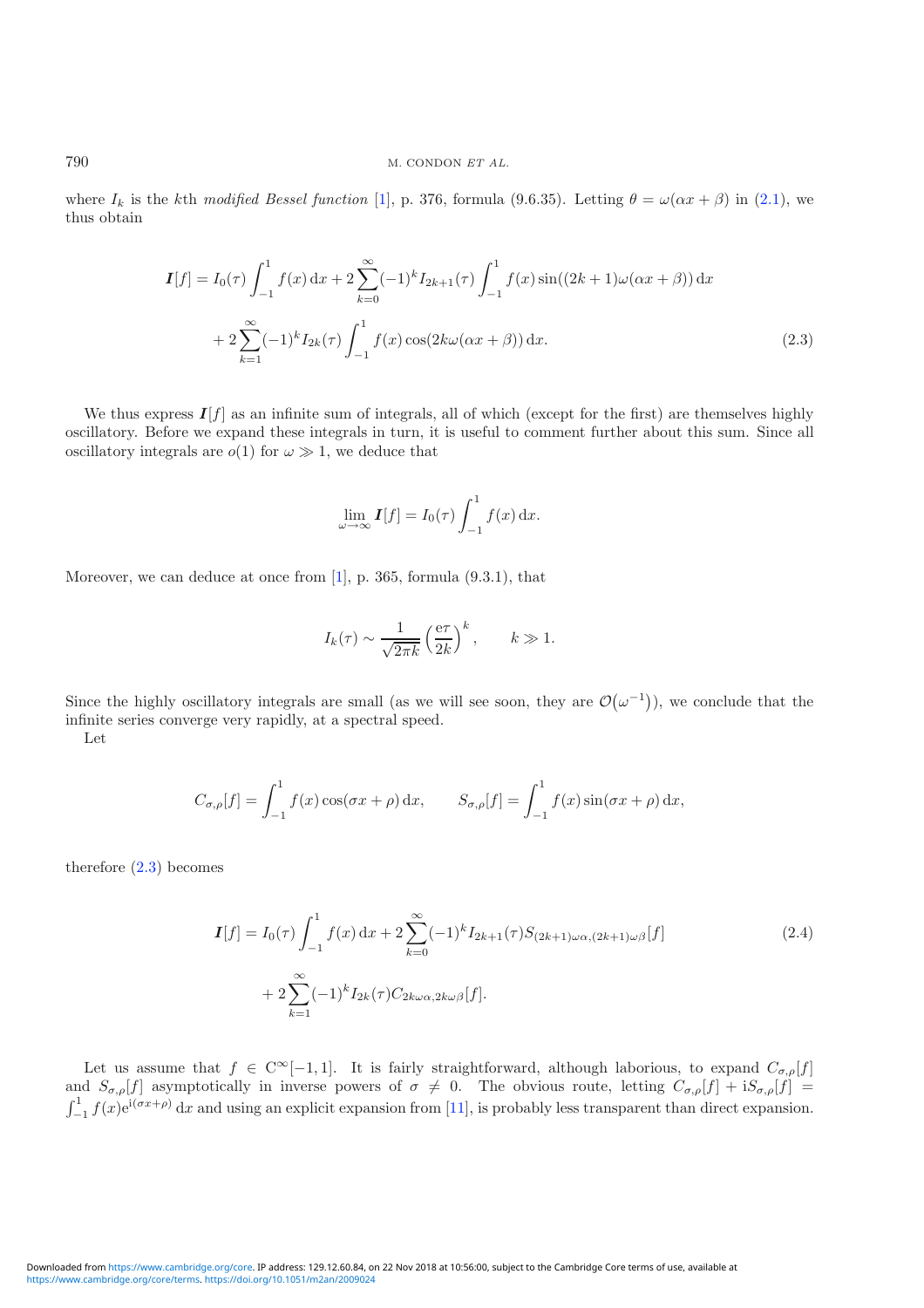Integrating  $S_{\sigma,\rho}$ ,  $\sigma \neq 0$ , twice by parts we obtain

$$
S_{\sigma,\rho}[f] = -\frac{1}{\sigma} \int_{-1}^{1} f(x) \frac{d}{dx} \cos(\sigma x + \rho) dx
$$
  
=  $-\frac{1}{\sigma} [f(1) \cos(\sigma + \rho) - f(-1) \cos(\sigma - \rho)] + \frac{1}{\sigma} \int_{-1}^{1} f'(x) \cos(\sigma x + \rho) dx$   
=  $-\frac{1}{\sigma} [f(1) \cos(\sigma + \rho) - f(-1) \cos(\sigma - \rho)] + \frac{1}{\sigma^2} \int_{-1}^{1} f'(x) \frac{d}{dx} \sin(\sigma x + \rho) dx$   
=  $-\frac{1}{\sigma} [f(1) \cos(\sigma + \rho) - f(-1) \cos(\sigma - \rho)]$   
 $+\frac{1}{\sigma^2} [f'(1) \sin(\sigma + \rho) + f'(-1) \sin(\sigma - \rho)] - \frac{1}{\sigma^2} S_{\sigma,\rho}[f''].$ 

Iterating this expression yields the asymptotic expansion of  $S_{\sigma,\rho}[f]$  in inverse powers of  $\sigma$ ,

$$
S_{\sigma,\rho}[f] \sim -\sum_{m=0}^{\infty} \frac{(-1)^m}{\sigma^{2m+1}} [f^{(2m)}(1)\cos(\sigma+\rho) - f^{(2m)}(-1)\cos(\sigma-\rho)] + \sum_{m=0}^{\infty} \frac{(-1)^m}{\sigma^{2m+2}} [f^{(2m+1)}(1)\sin(\sigma+\rho) + f^{(2m+1)}(-1)\sin(\sigma-\rho)], \qquad \sigma \gg 1.
$$
\n(2.5)

Likewise, using  $(2.5)$ , we have

$$
C_{\sigma,\rho}[f] = \frac{1}{\sigma} \int_{-1}^{1} f(x) \frac{d}{dx} \sin(\sigma x + \rho) dx
$$
  
\n
$$
= \frac{1}{\sigma} [f(1) \sin(\sigma + \rho) + f(-1) \sin(\sigma - \rho)] - \frac{1}{\sigma} S_{\sigma,\rho}[f']
$$
  
\n
$$
\sim \sum_{m=0}^{\infty} \frac{(-1)^m}{\sigma^{2m+1}} [f^{(2m)}(1) \sin(\sigma + \rho) + f^{(2m)}(-1) \sin(\sigma - \rho)]
$$
  
\n
$$
+ \sum_{m=0}^{\infty} \frac{(-1)^m}{\sigma^{2m+2}} [f^{(2m+1)}(1) \cos(\sigma + \rho) - f^{(2m+1)}(-1) \cos(\sigma - \rho)], \qquad \sigma \gg 1.
$$
\n(2.6)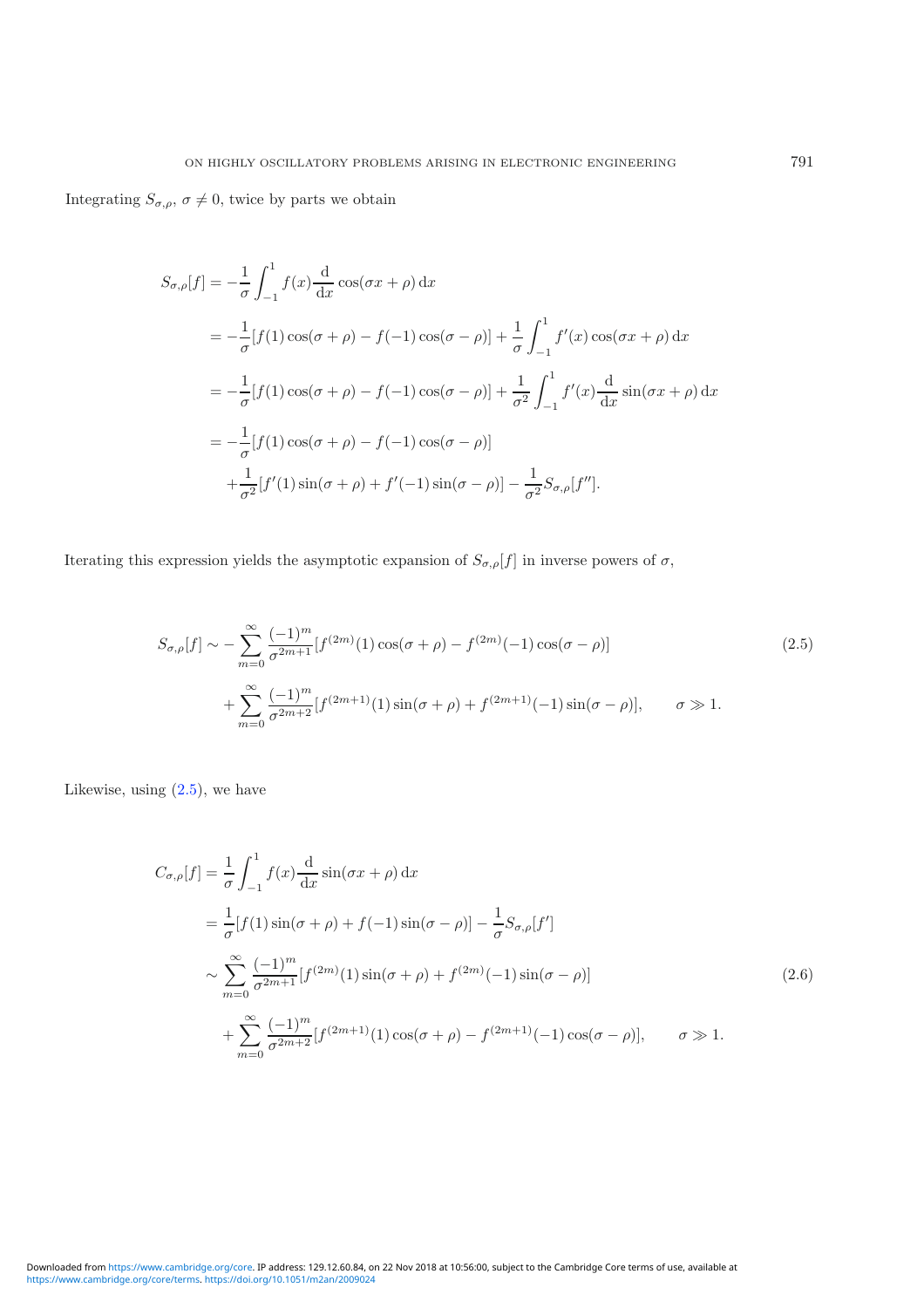Substituting  $(2.5)$  and  $(2.6)$  into  $(2.4)$  results in

<span id="page-8-0"></span>
$$
I[f] \sim I_0(\tau) \int_{-1}^{1} f(x) dx
$$
  
+  $2 \sum_{k=0}^{\infty} (-1)^k I_{2k+1}(\tau) \left\{ -\sum_{m=0}^{\infty} \frac{(-1)^m}{[(2k+1)\omega\alpha]^{2m+1}} [f^{(2m)}(1) \cos((2k+1)\omega(\alpha+\beta)) \right\}$   
+  $\sum_{m=0}^{\infty} \frac{(-1)^m}{[(2k+1)\omega\alpha]^{2m+2}} [f^{(2m+1)}(1) \sin((2k+1)\omega(\alpha+\beta))$   
+  $f^{(2m+2)}(-1) \sin((2k+1)\omega(\alpha-\beta))] \right\}$   
+  $2 \sum_{k=1}^{\infty} (-1)^k I_{2k}(\tau) \left\{ \sum_{m=0}^{\infty} \frac{(-1)^m}{(2k\omega\alpha)^{2m+1}} [f^{(2m)}(1) \sin(2k\omega(\alpha+\beta)) \right\}$   
+  $t^{2m}(-1) \sin(2k\omega(\alpha-\beta))]$   
+  $\sum_{m=0}^{\infty} \frac{(-1)^m}{(2k\omega\alpha)^{2m+2}} [f^{(2m+1)}(1) \cos(2k\omega(\alpha+\beta))$   
-  $f^{(2m+1)}(-1) \cos(2k\omega(\alpha-\beta))]$   
-  $f^{(2m+1)}(-1) \cos(2k\omega(\alpha-\beta))]$   
=  $I_0(\tau) \int_{-1}^{1} f(x) dx$   
+  $2 \sum_{m=0}^{\infty} \frac{(-1)^m}{(\alpha\omega)^{2m+1}} \left[ -f^{(2m)}(1) \sum_{k=0}^{\infty} \frac{(-1)^k I_{2k+1}(\tau)}{(2k+1)^{2m+1}} \cos((2k+1)\omega(\alpha+\beta)) \right.$   
+  $f^{(2m)}(1) \sum_{k=1}^{\infty} \frac{(-1)^k I_{2k}(\tau)}{(2k)^{2m+1}} \sin(2k\omega(\alpha+\beta))$   
+  $f^{(2m)}(-1) \sum_{k=0}^{\infty} \frac{(-1)^k I_{2k+1}(\tau)}{(2k)^{2m+1}} \cos((2k+1)\omega(\alpha-\beta))$   
+  $f^{($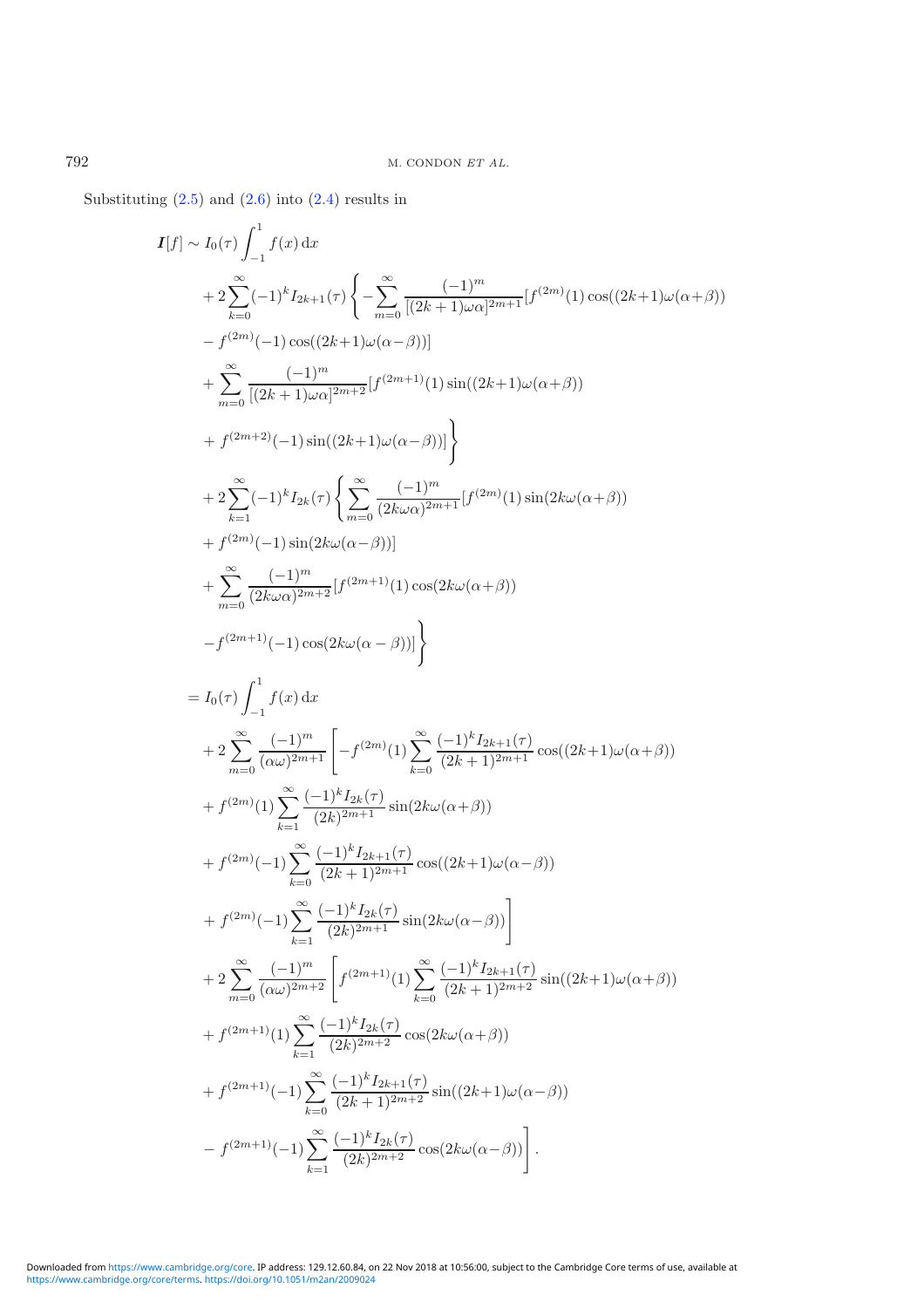<span id="page-9-2"></span>

<span id="page-9-0"></span>FIGURE 4. The functions  $\Theta_0^{[i]}(\psi, 1)$  and  $\Phi_0^{[i]}(\psi, 1)$  for  $i = 1, 2$  and  $0 \le \psi \le 2\pi$ .

<span id="page-9-1"></span>Let

$$
\Theta_m^{[1]}(\psi, \tau) = 2 \sum_{k=0}^{\infty} \frac{(-1)^k I_{2k+1}(\tau)}{(2k+1)^{2m+1}} \cos((2k+1)\psi)
$$
  
\n
$$
\Theta_m^{[2]}(\psi, \tau) = 2 \sum_{k=1}^{\infty} \frac{(-1)^k I_{2k}(\tau)}{(2k)^{2m+1}} \sin(2k\psi),
$$
  
\n
$$
\Phi_m^{[1]}(\psi, \tau) = 2 \sum_{k=0}^{\infty} \frac{(-1)^k I_{2k+1}(\tau)}{(2k+1)^{2m+2}} \sin((2k+1)\psi),
$$
  
\n
$$
\Phi_m^{[2]}(\psi, \tau) = 2 \sum_{k=1}^{\infty} \frac{(-1)^k I_{2k}(\tau)}{(2k)^{2m+2}} \cos(2k\psi).
$$

Note that the four functions are analytic in  $\psi, \tau$  for all  $m \in \mathbb{Z}_+$  and their convergence is assured. They are periodic in  $\psi$  of period  $2\pi$  for  $\Theta^{[1]}$  and  $\Phi^{[1]}$ , of period  $\pi$  otherwise.

In Figure [4](#page-8-0) we display the functions  $\Theta_0^{[i]}$  and  $\Phi_0^{[i]}$  for  $i=1,2$ . Note that the differences between  $\Theta_m^{[i]}$  for  $m \geq 1$  and  $\Theta_0^{[i]}$  (likewise, between  $\Phi_m^{[i]}$  and  $\Phi_0^{[i]}$ ) are very small, thus this figure is typical of all ms.

The four functions are infinite series. Yet, the speed of their convergence is so rapid that it is enough to restrict the range of summation to  $k \leq 6$  to attain machine accuracy.

Using  $\Theta_m^{[i]}$  and  $\Phi_m^{[i]}$  we can write conveniently the asymptotic expansion of the ExpSin integral  $I[f]$ .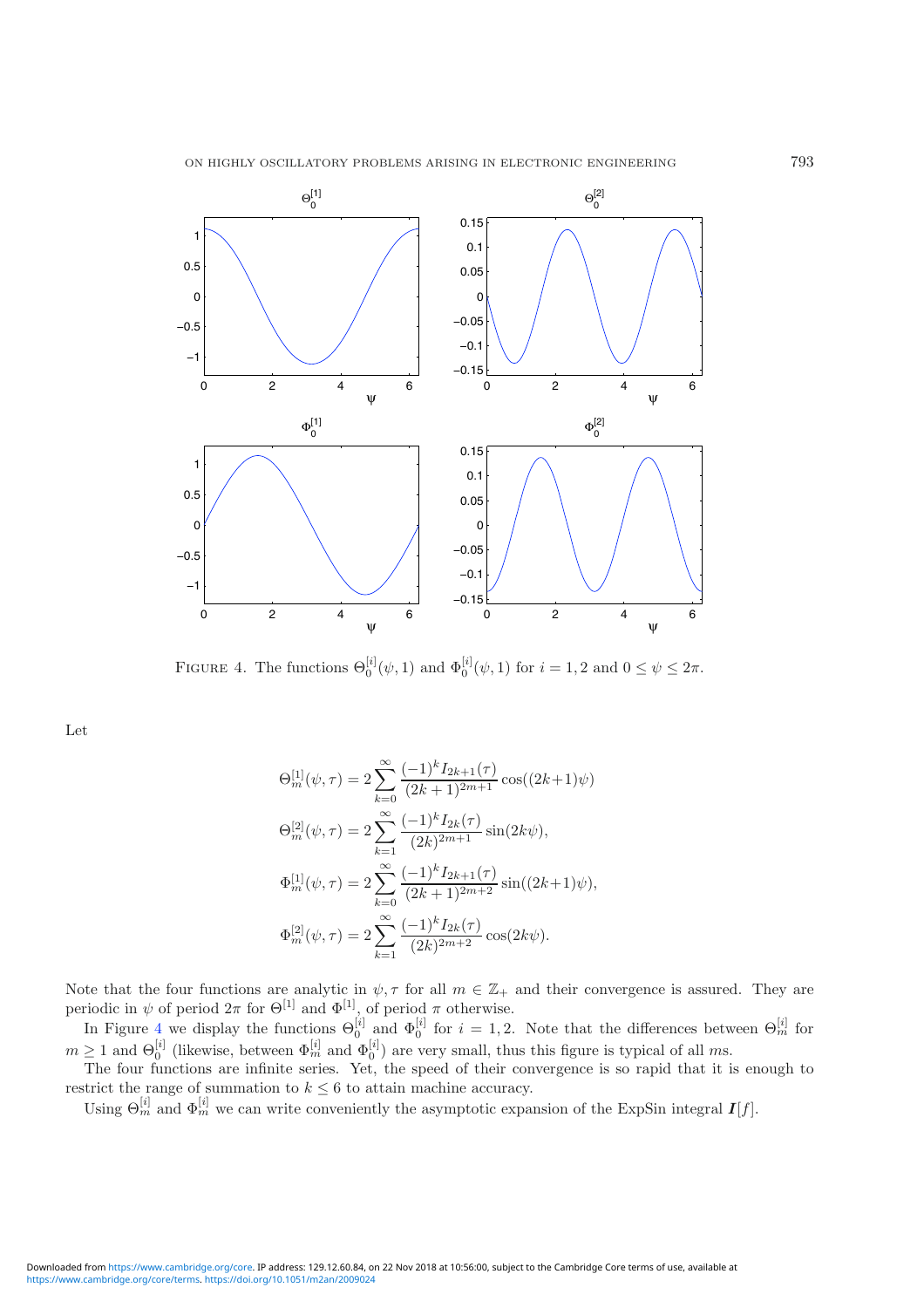794 M. CONDON ET AL.



FIGURE 5. Scaled error  $\omega^{s+1} |A_s[e^x] - I[e^x]|$  (with  $\alpha = 1, \beta = 0$ ) for  $s = 1, 2, 3$  for  $\omega \in [0, 200]$ .

**Lemma 2.1.** Let  $\alpha \omega \gg 1$ . Then

<span id="page-10-2"></span><span id="page-10-0"></span>
$$
I[f] \sim I_0(\tau) \int_{-1}^1 f(x) dx
$$
\n
$$
+ \sum_{m=0}^{\infty} \frac{(-1)^m}{(\alpha \omega)^{2m+1}} \left\{ f^{(2m)}(1) [\Theta_m^{[2]}(\omega(\alpha+\beta)) - \Theta_m^{[1]}(\omega(\alpha+\beta))] \right\}
$$
\n
$$
+ f^{(2m)}(-1) [\Theta_m^{[2]}(\omega(\alpha-\beta)) + \Theta_m^{[1]}(\omega(\alpha-\beta))] \right\}
$$
\n
$$
+ \sum_{m=0}^{\infty} \frac{(-1)^m}{(\alpha \omega)^{2m+2}} \left\{ f^{(2m+1)}(1) [\Phi_m^{[2]}(\omega(\alpha+\beta)) + \Phi_m^{[1]}(\omega(\alpha+\beta))] \right\}
$$
\n
$$
- f^{(2m+1)}(-1) [\Phi_m^{[2]}(\omega(\alpha-\beta)) - \Phi_m^{[1]}(\omega(\alpha-\beta))] \right\}.
$$
\n(2.7)

An immediate application of the expansion  $(2.7)$  is to the numerical calculation of  $I[f]$ . Truncating the series results for  $s \in \mathbb{N}$  in the  $asymptotic$   $method$ 

<span id="page-10-1"></span>
$$
I[f] \approx A_s[f] = I_0(\tau) \int_{-1}^1 f(x) dx
$$
\n
$$
+ \sum_{m=0}^{\lfloor (s-1)/2 \rfloor} \frac{(-1)^m}{(\alpha \omega)^{2m+1}} \left\{ f^{(2m)}(1) [\Theta_m^{[2]}(\omega(\alpha+\beta)) - \Theta_m^{[1]}(\omega(\alpha+\beta))] \right\}
$$
\n
$$
+ f^{(2m)}(-1) [\Theta_m^{[2]}(\omega(\alpha-\beta)) + \Theta_m^{[1]}(\omega(\alpha-\beta))] \right\}
$$
\n
$$
+ \sum_{m=0}^{\lfloor s/2 \rfloor - 1} \frac{(-1)^m}{(\alpha \omega)^{2m+2}} \left\{ f^{(2m+1)}(1) [\Phi_m^{[2]}(\omega(\alpha+\beta)) + \Phi_m^{[1]}(\omega(\alpha+\beta))] \right\}
$$
\n
$$
- f^{(2m+1)}(-1) [\Phi_m^{[2]}(\omega(\alpha-\beta)) - \Phi_m^{[1]}(\omega(\alpha-\beta))] \right\}
$$
\n(2.8)

and it is trivial to verify that

$$
\mathbf{A}_s[f] = \mathbf{I}[f] + \mathcal{O}((\alpha\omega)^{-s-1}), \qquad |\alpha\omega| \gg 1.
$$

In a way of an example, we have used  $(2.8)$  to compute the integral  $I[e^x]$  from Figure [3.](#page-4-0) The results are displayed in Figure [5](#page-9-2) and they confirm the theoretical expectations on asymptotic behaviour. Indeed, they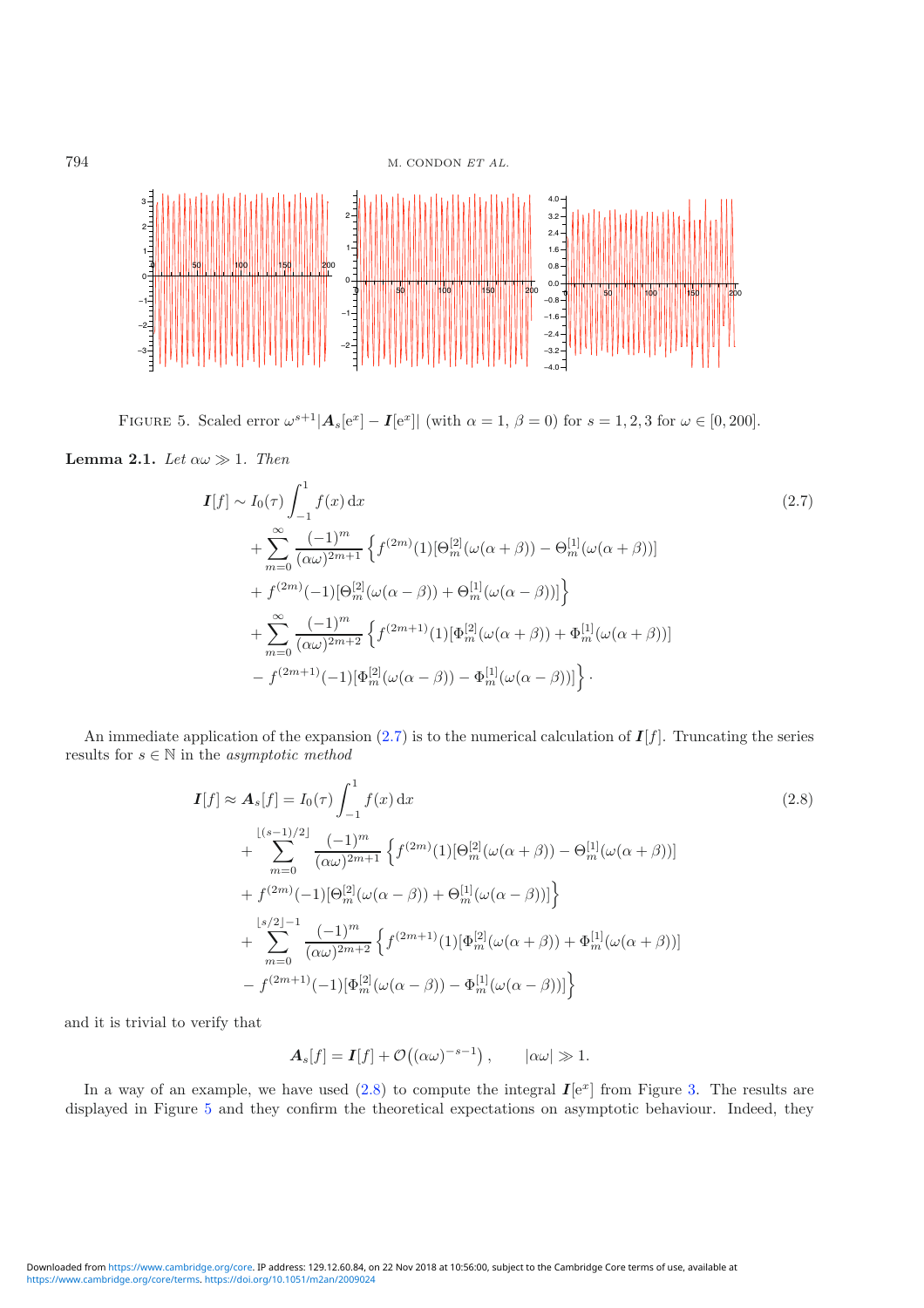TABLE 2. Absolute errors  $|\mathbf{A}_s[e^x] - \mathbf{I}[e^x]|$  for  $s = 1, 2, 3$ .

|  | $\begin{array}{c cc}\n\hline\ns & \omega = 10 & \omega = 50 & \omega = 100 & \omega = 200\n\end{array}$                                                                                                     |  |
|--|-------------------------------------------------------------------------------------------------------------------------------------------------------------------------------------------------------------|--|
|  |                                                                                                                                                                                                             |  |
|  |                                                                                                                                                                                                             |  |
|  | $\begin{array}{cccccc} 1 & 2.14_{-02} & 3.96_{-04} & 1.81_{-04} & 7.39_{-05} \\ 2 & 1.92_{-03} & 2.02_{-05} & 2.22_{-06} & 1.53_{-07} \\ 3 & 2.11_{-04} & 1.44_{-07} & 1.76_{-08} & 1.89_{-09} \end{array}$ |  |

<span id="page-11-0"></span>exceed it, because apparently the asymptotic regime sets already for very small  $|\alpha\omega|$ , rather then only for large frequencies. However, the figure does not exhibit transparently the actual absolute error and for this we refer to Table 2. It is clear that, while for large  $|\alpha\omega|$  we need relatively modest values of s, moderate frequencies call for large s and the method becomes expensive: this is only to be expected, because of the asymptotic nature of the method  $(2.8)$ .

There are two obvious problems associated with the asymptotic method [\(2.8\)](#page-9-1). Firstly, we said nothing about the numerical evaluation of the leading integral. This, however, can be accomplished easily using classical quadrature, since it is non-oscillatory. Secondly, as demonstrated in Table 2, the formula is useful only for sufficiently large value of  $|\alpha\omega|$ . Although, in our experience, asymptotic behaviour sets surprisingly rapidly, this is an undoubted shortcoming. In principle, not all the  $\omega_{i,j}$  s in [\(1.1\)](#page-0-0) need be large and we do not wish to employ different quadrature rules for different  $\omega_{i,j}$ s, something that unduly complicates things.

Fortunately, a major lesson of recent advances in numerical quadrature of highly oscillatory integrals is that the main role of asymptotic formulæ like  $(2.7)$  is as a gateway to Filon-type  $[11]$  and Levin-type  $[16]$  techniques. An important advantage of these methods is that they segue seamlessly into classical quadrature for small  $\omega$ , hence are uniformly effective throughout the entire range of frequencies. They are also typically significantly more accurate that the asymptotic method  $(2.8)$ .

#### 3. A Filon-type method

An alternative to the asymptotic method [\(2.8\)](#page-9-1) is a Filon-type method. Thus, let  $\nu \geq 2$ , nodes  $-1 = c_1$  $c_2 < \ldots < c_{\nu} = 1$  and multiplicities  $m_1, m_2, \ldots, m_{\nu} \in \mathbb{N}$ . We interpolate the function f in a Hermite sense at the nodes **c** by a polynomial p of degree  $\sum_{i=1}^{v} m_i - 1$ ,

<span id="page-11-1"></span>
$$
p^{(j)}(c_k) = f^{(j)}(c_k), \qquad j = 0, \dots, m_k - 1, \quad k = 1, 2, \dots, \nu.
$$
 (3.1)

The Filon-type method for the highly oscillatory integral  $(2.1)$  is defined as

$$
\boldsymbol{F}[f] = \boldsymbol{I}[p] = \int_{-1}^{1} p(x) e^{\tau \sin \omega(\alpha x + \beta)} dx.
$$
 (3.2)

**Theorem 3.1.** Let  $\alpha \neq 0$  and  $s = \min\{m_1, m_\nu\}$ . Then for every  $f \in C^\infty[-1, 1]$ 

$$
\boldsymbol{F}[f] - \boldsymbol{I}[f] \sim I_0(\tau) \boldsymbol{E}[f] + \mathcal{O}(\omega^{-s-1}), \qquad \omega \gg 1,
$$
\n(3.3)

where  $E[f] = \int_{-1}^{1} [p(x) - f(x)] dx$ .

*Proof.* We use the method of proof from [\[11](#page-19-11)]. Since both F and I are linear operators,  $F[f] - I[f] = I[p - f]$ and the theorem follows at once from letting  $p - f$  in [\(2.8\)](#page-9-1) and noting that the interpolation conditions [\(3.1\)](#page-10-0) annihilate asymptotic terms for  $m = 0, 1, ..., \lfloor (s-1)/2 \rfloor$  in the first sum in  $(2.7)$  and  $m = 0, 1, ..., \lfloor s/2 \rfloor - 1$  in the second. the second.  $\Box$ 

Note that the internal nodes  $c_2, \ldots, c_{\nu-1}$  have no influence upon the asymptotic order of the error. However, they have three important functions. Firstly, good choice of such points minimizes the non-oscillatory quadrature error  $E[f]$ , one of the two components of the quadrature error in [\(3.3\)](#page-10-1). Secondly, intuitively speaking,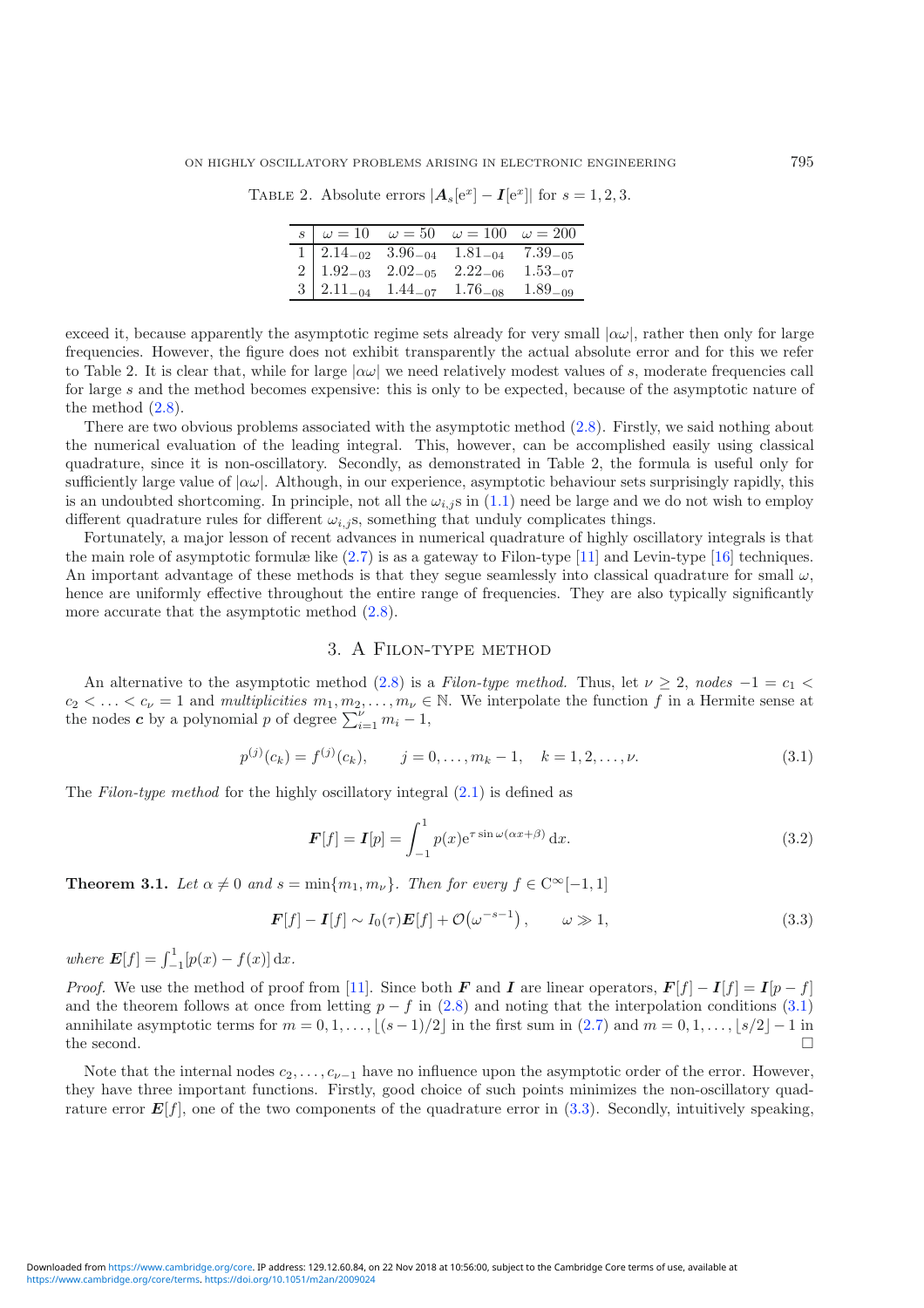the method [\(3.2\)](#page-10-2) is nothing but the asymptotic quadrature  $A_s$ , applied to the interpolation error p – f rather than to the original function  $f$ . Thus, the smaller we make the interpolation error, the better. Thirdly, unlike [\(2.8\)](#page-9-1), the Filon-type method is relevant throughout the range of frequencies  $\omega \in \mathbb{R}$ . In particular, when  $|\omega|$  is small then  $\mathbf{F}[f] = \mathbf{E}[f] + \mathcal{O}(\omega)$ , the reason being that  $\mathbf{I}[f] = \int_{-1}^{1} f(x) dx + \mathcal{O}(\omega)$  and  $\mathbf{F}[f] = \mathbf{I}[p] = \int_{-1}^{1} p(x) dx + \mathcal{O}(\omega) = \mathbf{Q}[f] + \mathcal{O}(\omega)$ , where  $\mathbf{Q}[f]$  (upon which we will dwell further in Sect. 3.2) is the classical Birkhoff-Hermite quadrature induced by our nodes and multiplicities. Thus, rendering  $|E[f]|$  small is vital also in this regime.

#### 3.1. Implementation of the Filon-type method

The implementation of  $(3.2)$  is based on the premise that we can integrate  $(2.1)$  exactly once f is a polynomial. Thus, let

$$
p(x) = \sum_{r=0}^{q} p_r x^r, \quad \text{where} \quad q = \sum_{i=1}^{\nu} m_i - 1.
$$

$$
F[f] = \sum_{r=0}^{q} p_r \int_{-1}^{1} x^r e^{\tau \sin \omega (\alpha x + \beta)} dx = \sum_{r=0}^{q} p_r \mu_r(\omega).
$$
(3.4)

Then

The moments  $\mu_r$  can be calculated directly from the asymptotic expansion [\(2.7\)](#page-9-0) since the latter terminates in that case,

$$
\mu_r(\omega) = \frac{1 + (-1)^r}{r+1} I_0(\tau)
$$
  
+ 
$$
\sum_{m=0}^{\lfloor r/2 \rfloor} \frac{(-1)^m}{(\alpha \omega)^{2m+1}} \frac{r!}{(r-2m)!} \left\{ [\Theta_m^{[2]}(\omega(\alpha+\beta)) - \Theta_m^{[1]}(\omega(\alpha+\beta))] \right\}
$$
  
+ 
$$
(-1)^r [\Theta_m^{[2]}(\omega(\alpha-\beta)) + \Theta_m^{[1]}(\omega(\alpha-\beta))] \right\}
$$
  
+ 
$$
\sum_{m=0}^{\lfloor (r-1)/2 \rfloor} \frac{(-1)^m}{(\alpha \omega)^{2m+2}} \frac{r!}{(r-2m-1)!} \left\{ [\Phi_m^{[2]}(\omega(\alpha+\beta)) + \Phi_m^{[1]}(\omega(\alpha+\beta))] \right\}
$$
  
+ 
$$
(-1)^r [\Phi_m^{[2]}(\omega(\alpha-\beta)) - \Phi_m^{[1]}(\omega(\alpha-\beta))] \right\}, \qquad r \in \mathbb{Z}_+.
$$

Note that  $(3.4)$  is not a practical means to calculate  $\mathbf{F}[f]$ . Like in the case of non-oscillatory quadrature, it is advantageous to express  $p$  in terms of *cardinal polynomials*,

$$
p(x) = \sum_{k=1}^{\nu} \sum_{j=0}^{m_k - 1} \ell_{k,j}(x) f^{(j)}(c_k),
$$

where each  $\ell_{k,j}$  is a polynomial of degree q such that

$$
\ell_{k,j}^{(i)}(c_n) = \begin{cases} 1, & k = n, i = j, \\ 0, & \text{otherwise} \end{cases}
$$
 (3.5)

for  $i = 0, 1, \ldots, m_n - 1$ ,  $j = 0, 1, \ldots, m_k - 1$ ,  $k, n = 1, 2, \ldots, \nu$ . Letting

$$
b_{k,j} = \mathbf{I}[\ell_{k,j}] = \int_{-1}^{1} \ell_{k,j}(x) e^{\tau \sin(\omega(\alpha x + \beta))} dx, \qquad j = 0, 1, \dots, m_k - 1, \quad k = 1, 2, \dots, \nu
$$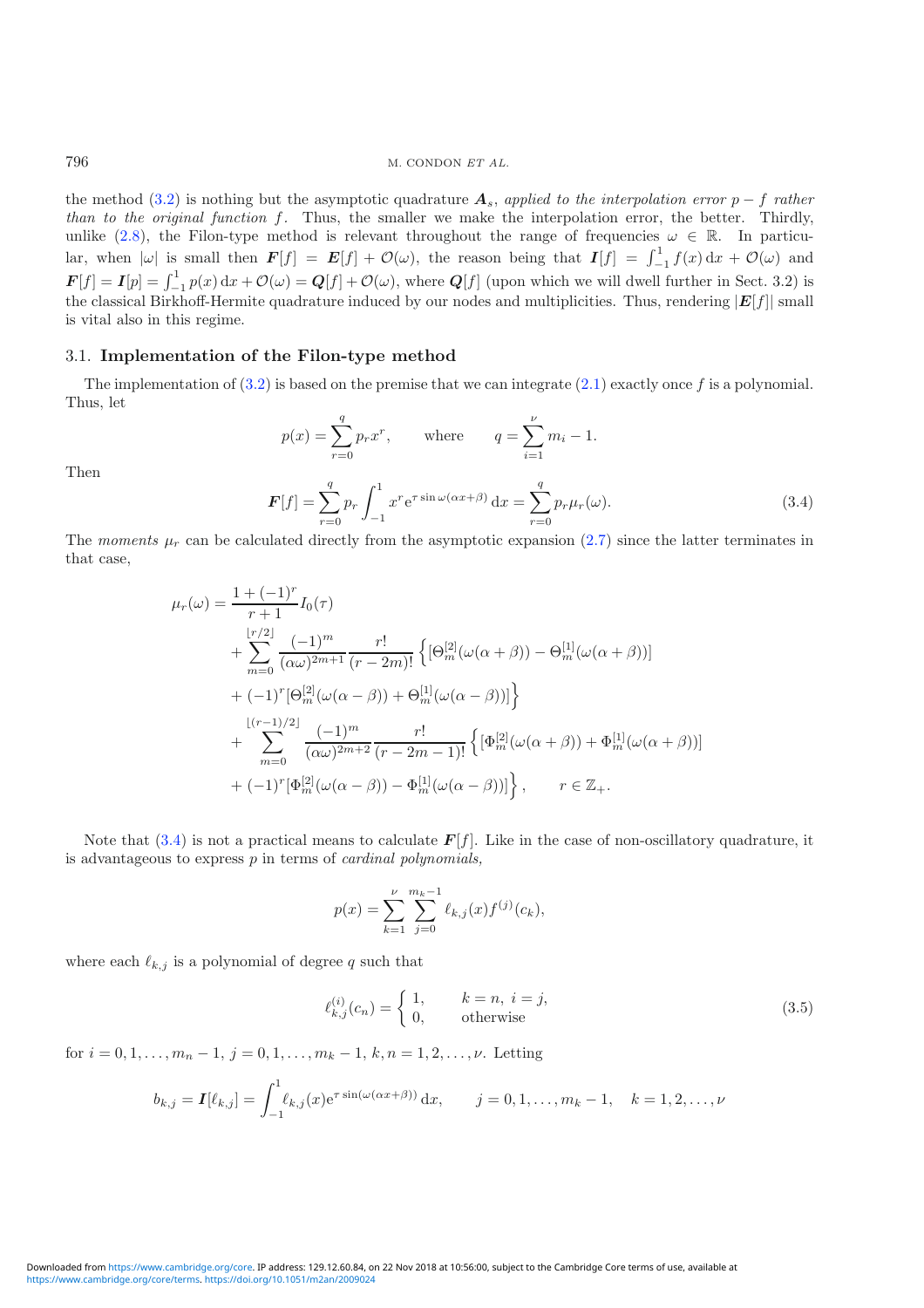(which we can do once-for-all in terms of the moments  $\mu_r$ ) we obtain

<span id="page-13-0"></span>
$$
F[f] = \sum_{k=1}^{\nu} \sum_{j=0}^{m_k - 1} b_{k,j} f^{(j)}(c_k),
$$
\n(3.6)

a form reminiscent of classical quadrature [\[4\]](#page-18-1).

To illustrate our construction by few simple examples, let us assume (mostly to render notation more transparent) that  $\alpha = 1$  and  $\beta = 0$ , whereby

$$
\mu_0(\omega) = 2I_0(\tau) + \frac{2}{\omega} \Theta_0^{[2]}(\omega),
$$
  
\n
$$
\mu_1(\omega) = -\frac{2}{\omega} \Theta_0^{[1]}(\omega) + \frac{2}{\omega^2} \Phi_0^{[1]}(\omega),
$$
  
\n
$$
\mu_2(\omega) = \frac{2}{3}I_0(\tau) + \frac{2}{\omega} \Theta_0^{[2]}(\omega) + \frac{4}{\omega^2} \Phi_0^{[2]}(\omega) - \frac{4}{\omega^3} \Theta_1^{[2]}(\omega),
$$
  
\n
$$
\mu_3(\omega) = -\frac{2}{\omega} \Theta_0^{[1]}(\omega) + \frac{6}{\omega^2} \Phi_0^{[1]}(\omega) + \frac{12}{\omega^3} \Theta_1^{[1]}(\omega) - \frac{12}{\omega^4} \Phi_1^{[1]}(\omega),
$$
  
\n
$$
\mu_4(\omega) = \frac{2}{5}I_0(\tau) + \frac{2}{\omega} \Theta_0^{[2]}(\omega) + \frac{8}{\omega^2} \Phi_0^{[2]}(\omega) - \frac{24}{\omega^3} \Theta_1^{[2]}(\omega) - \frac{48}{\omega^4} \Phi_1^{[2]}(\omega) + \frac{48}{\omega^5} \Theta_2^{[2]}(\omega).
$$

(Note that we have suppressed the dependence of  $\Phi_m^{[i]}$  and  $\Theta_m^{[i]}$  on  $\tau$ .)

We commence from  $\nu = 2$ ,  $\mathbf{c} = [-1, 1]$  and  $\mathbf{m} = [1, 1]$ , whereby  $p(x) = \frac{1}{2}(1-x)f(-1) + \frac{1}{2}(1+x)f(1)$ . This results in the method

$$
\boldsymbol{F}[f] = \frac{1}{2}[\mu_0(\omega) - \mu_1(\omega)]f(-1) + \frac{1}{2}[\mu_0(\omega) + \mu_1(\omega)]f(1).
$$

Next, we consider  $c = [-1, 1]$  and  $m = [2, 2]$ , whereby

$$
p(x) = \frac{1}{4}(1+x)(2+x-x^2)f(1) + \frac{1}{4}(1-x)(2-x-x^2)f(-1) - \frac{1}{4}(1-x)(1+x)^2f'(1) + \frac{1}{4}(1-x)^2(1+x)f'(-1)
$$

and

$$
\mathbf{F}[f] = \frac{1}{4}(2\mu_0 + 3\mu_1 - \mu_3)f(1) + \frac{1}{4}(2\mu_0 - 3\mu_1 + \mu_3)f(-1) - \frac{1}{4}(\mu_0 + \mu_1 - \mu_2 - \mu_3)f'(1) + \frac{1}{4}(\mu_0 - \mu_1 - \mu_2 + \mu_3)f'(-1).
$$

As our final example, we let  $\nu = 3$ ,  $\boldsymbol{c} = [-1, 0, 1]$  and  $\boldsymbol{m} = [2, 1, 2]$ . We now have

$$
p(x) = \frac{1}{4}x(1+x)^2(3-2x)f(1) + (1-x^2)^2f(0) - \frac{1}{4}x(1-x)^2(3+2x)f(-1) - x(1-x)(1+x)^2f'(1) - x(1-x)^2(1+x)f'(-1),
$$

therefore

$$
\mathbf{F}[f] = \frac{1}{4}(3\mu_1 + 4\mu_2 - \mu_3 - 2\mu_4)f(1) + (\mu_0 - 2\mu_2 + \mu_4)f(0) \n+ \frac{1}{4}(-3\mu_1 + 4\mu_2 + \mu_3 - 2\mu_4)f(-1) + \frac{1}{4}(-\mu_1 - \mu_2 + \mu_3 + \mu_4)f'(1) \n+ \frac{1}{4}(-\mu_1 + \mu_2 + \mu_3 - \mu_4)f'(-1).
$$

[https://www.cambridge.org/core/terms.](https://www.cambridge.org/core/terms) <https://doi.org/10.1051/m2an/2009024> Downloaded from [https://www.cambridge.org/core.](https://www.cambridge.org/core) IP address: 129.12.60.84, on 22 Nov 2018 at 10:56:00, subject to the Cambridge Core terms of use, available at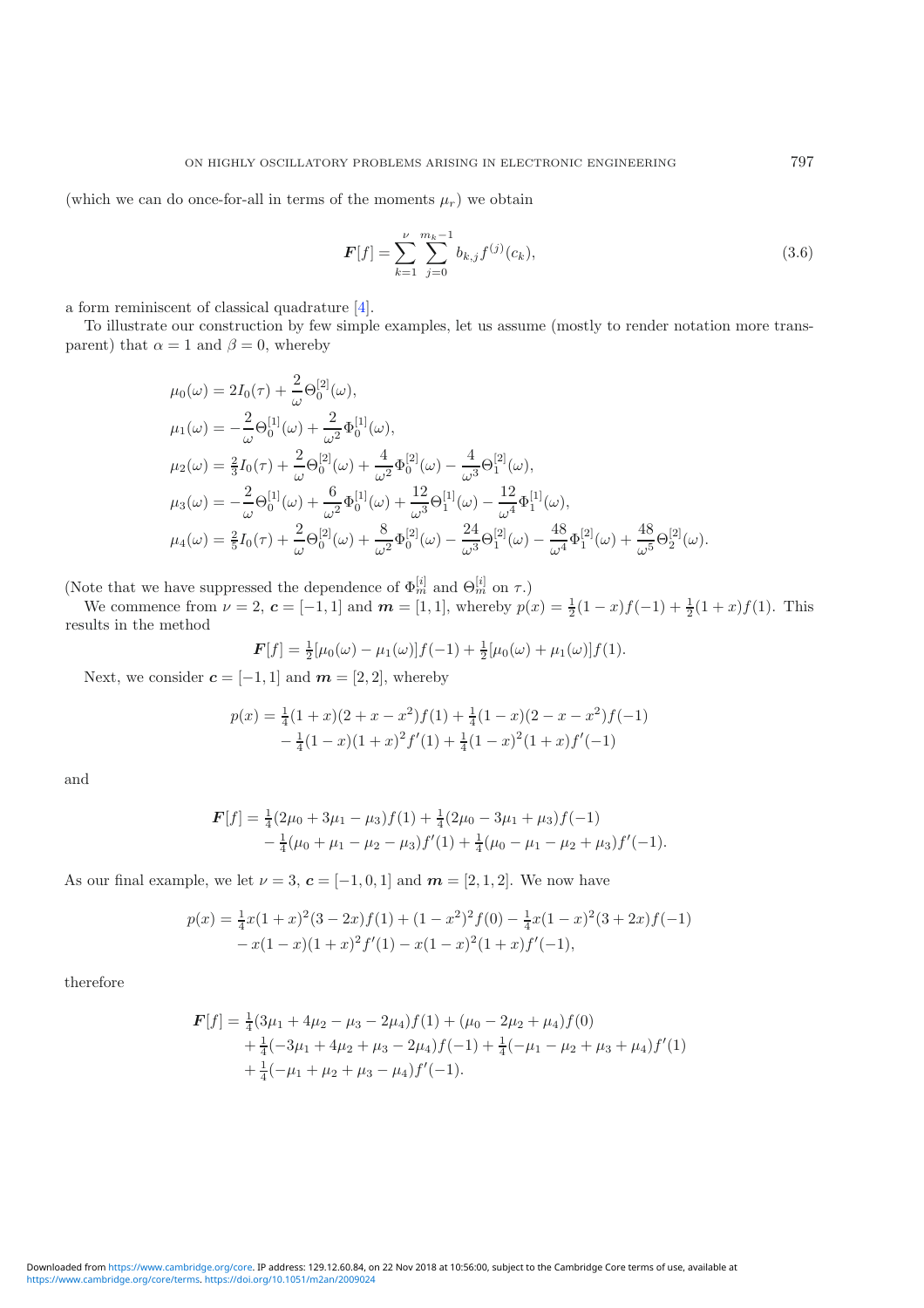#### 3.2. Hermite-Birkhoff quadrature

Wishing to minimise the non-oscillatory error  $E[f]$ , we have the freedom of choosing nodes and weights, subject to  $c_1 = -1$ ,  $c_\nu = 1$  and  $s = \min\{m_1, m_\nu\}$ , a procedure that has been already considered in [\[12\]](#page-19-12). Let

$$
\tilde{b}_{k,j} = \int_{-1}^{1} \ell_{k,j}(x) dx, \qquad j = 0, 1, \ldots, m_k - 1, \quad k = 1, 2, \ldots, \nu,
$$

where the  $\ell_{k,j}$ s were defined in  $(3.5)$ , and

$$
Q[f] = \sum_{k=1}^{\nu} \sum_{j=0}^{m_k - 1} \tilde{b}_{k,j} f^{(j)}(c_k),
$$
\n(3.7)

we have  $E[f] = Q[f] - \int_{-1}^{1} f(x) dx$ . Therefore Q is a *Hermite-Birkhoff quadrature* [\[15\]](#page-19-13) for the computation of a non-oscillatory integral.

**Theorem 3.2.** Let  $m_1 = m_\nu = s$  and  $m_2 = m_3 = \ldots = m_{\nu-1} \equiv 1$ . The quadrature [\(3.7\)](#page-13-0) is of maximal order  $2\nu+2s-4$  (in other words, is exact for all polynomials of degree  $2\nu+2s-5$  when  $c_2, c_3, \ldots, c_{\nu-1}$  are the zeros of the Jacobi polynomial  $P_{\nu-2}^{(s,s)}$ ).

Proof. A straightforward generalisation of the familiar proof on the order of Gauss-Christoffel quadrature [\[4\]](#page-18-1). Let

$$
\mathbb{P}_{\nu+2s-2}[x] \ni u(x) = (1-x^2)^s P_{\nu-2}^{(s,s)}(x),
$$

where  $\mathbb{P}_n[x]$  is the set of nth-degree polynomials. Given any  $w \in \mathbb{P}_{2\nu+2s-5}[x]$ , it follows by the Euclidean algorithm that there exist  $p \in \mathbb{P}_{\nu-3}[x]$  and  $q \in \mathbb{P}_{\nu+2s-3}[x]$  such that  $w = pu + q$ . Recalling that  $P_{\nu-2}^{(s,s)}$  is orthogonal in  $(-1, 1)$  with respect to the weight function  $(1 - x^2)^s$  [\[1\]](#page-18-3), we have

$$
\int_{-1}^{1} p(x)u(x) dx = \int_{-1}^{1} p(x)P_{\nu-2}^{(s,s)}(x)(1-x^2)^s dx = 0,
$$

while  $Q[pu] = 0$  because  $u(c_k) = 0, k = 1, 2, ..., \nu$  and  $u^{(j)}(\pm 1) = 0, j = 0, 1, ..., s - 1$ . Therefore

$$
E[w] = Q[w] - \int_{-1}^{1} w(x) dx = Q[q] - \int_{-1}^{1} q(x) dx.
$$

The right-hand side vanishes because the weights are interpolatory. This is standard argument in classical quadrature and follows in a Hermite-Birkhoff setting by counting  $\nu + 2s$  degrees of freedom and observing that the underlying linear system (ensuring that  $Q$  is at least of order  $\nu + 2s$ ) is nonsingular, being a limiting case of Lagrangian interpolation with  $\nu + 2s$  nodes. We deduce that  $\mathbf{E}[w] = 0$  for every  $w \in \mathbb{P}_{2\nu+2s-5}[x]$ , hence order  $2\nu + 2s - 4.$ 

It remains to prove that no other choice of internal nodes  $c_2, c_3, \ldots, c_{\nu-1}$  may increase the order. To this end it is sufficient to single out one polynomial  $v \in \mathbb{P}_{2\nu+2s-4}[x]$  such that  $\mathbf{E}[v] \neq 0$  for any choice of internal nodes. We thus choose

$$
v(x) = (1 - x^2)^s \prod_{k=2}^{\nu - 1} (x - c_k)^2,
$$

where  $c_2, c_3, \ldots, c_{\nu-1} \in (-1, 1)$  are arbitrary. Trivially,  $\int_{-1}^{1} v(x) dx > 0$ . On the other hand,  $v(c_k) = 0$ ,  $k = 1, 2, ..., \nu$  and  $v^{(j)}(\pm 1) = 0, j = 0, 1, ..., s - 1$ , imply that  $Q[v] = 0$ . It thus follows that  $E[v] < 0$  and the maximal order is indeed  $2(\nu + s - 2)$ .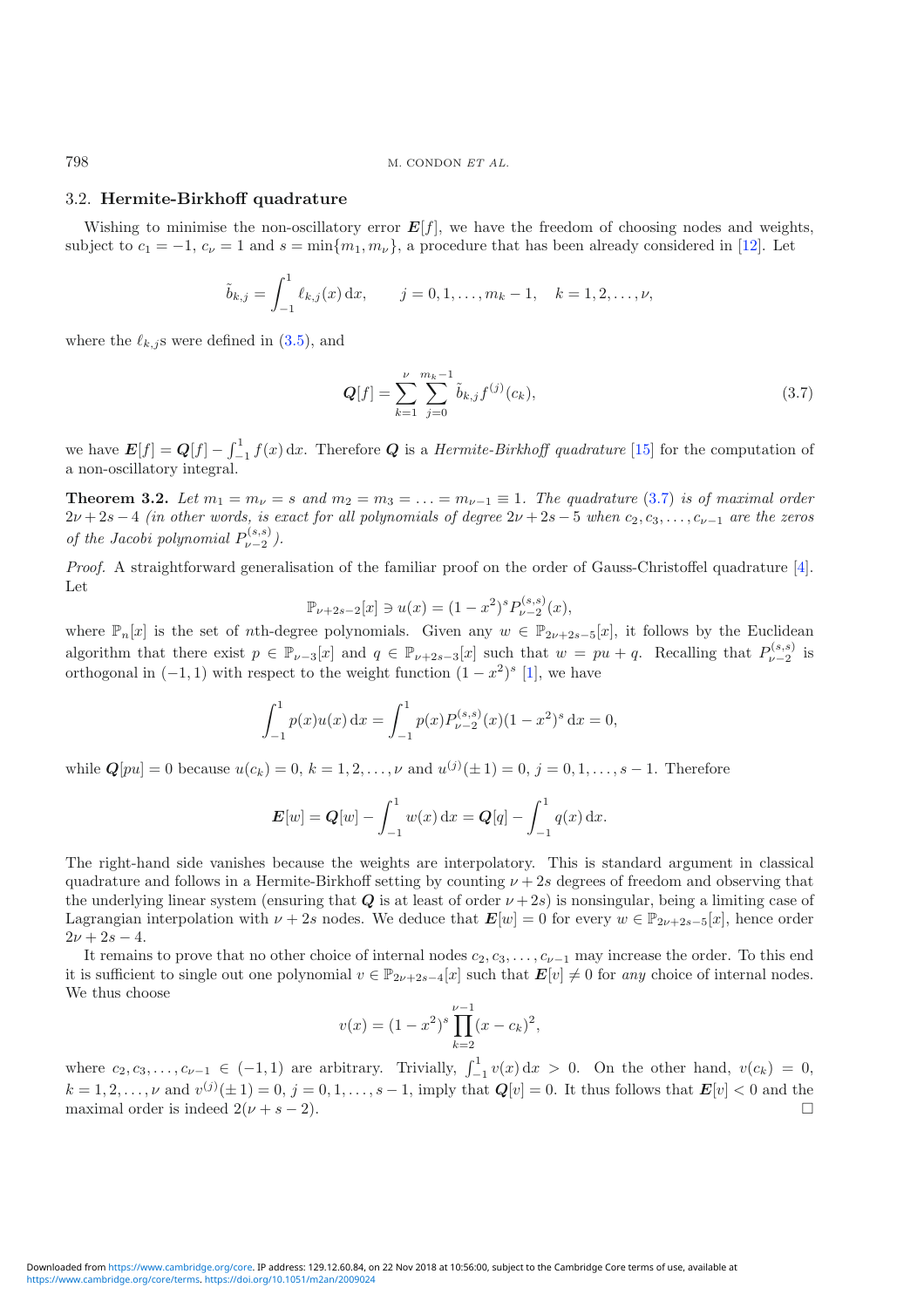TABLE 3. Absolute errors in approximating  $\int_{-1}^{1} e^x dx$  by  $\mathbf{Q}[e^x]$  with  $s = m_1 = m_\nu = 2$  (top),  $s = m_1 = m_\nu = 3$  (bottom),  $m_2 = m_3 = \ldots = m_{\nu-1} = 1$  and  $\nu = 2, \ldots, 7$ .

|                                                                                                                   | $\overline{\phantom{a}3}$ |  |  |
|-------------------------------------------------------------------------------------------------------------------|---------------------------|--|--|
| $s = 2 \begin{bmatrix} 4.77_{-02} & 2.21_{-04} & 7.42_{-07} & 1.74_{-09} & 2.93_{-12} & 3.71_{-15} \end{bmatrix}$ |                           |  |  |
| $s = 3 \begin{bmatrix} 1.34_{-03} & 2.61_{-06} & 4.65_{-09} & 6.61_{-12} & 7.43_{-15} & 6.77_{-18} \end{bmatrix}$ |                           |  |  |

To flesh out numbers, herewith few explicit quadratures [\(3.7\)](#page-13-0):

<span id="page-15-0"></span>
$$
\nu = 2, \ s = 2: \qquad Q[f] = f(1) + f(-1) - \frac{1}{3}[f'(1) - f'(-1)],
$$
\n
$$
\nu = 2, \ s = 3: \qquad Q[f] = f(1) + f(-1) - \frac{2}{3}[f'(1) - f'(-1)] + \frac{1}{15}[f''(1) + f''(-1)],
$$
\n
$$
\nu = 3, \ s = 2: \qquad Q[f] = \frac{1}{15}[7f(1) + 16f(0) + 7f(-1)] - \frac{1}{15}[f'(1) - f'(-1)],
$$
\n
$$
\nu = 4, \ s = 2: \qquad Q[f] = \frac{1}{135}[37f(1) + 98f(\frac{\sqrt{7}}{7}) + 98f(-\frac{\sqrt{7}}{7}) + 37f(-1)]
$$
\n
$$
-\frac{1}{45}[f'(1) - f'(-1)],
$$
\n
$$
\nu = 3, \ s = 3: \qquad Q[f] = \frac{1}{35}[19f(1) + 32f(0) + 19f(-1)] - \frac{4}{35}[f'(1) - f'(-1)]
$$
\n
$$
+\frac{1}{105}[f''(1) + f''(-1)],
$$
\n
$$
\nu = 4, \ s = 3: \qquad Q[f] = \frac{1}{1120}[391f(1) + 729f(\frac{1}{3}) + 729f(-\frac{1}{3}) + 391f(-1)]
$$
\n
$$
-\frac{13}{280}[f'(1) - f'(-1)] + \frac{1}{420}[f''(1) + f''(-1)].
$$

<span id="page-15-1"></span>Because of the use of zeros of Jacobi polynomials as internal nodes, according to Theorem 3.2 the order in each case is  $2(\nu + s - 2)$ .

Of course, there is nothing to prevent us from using higher multiplicities with internal nodes, except that we might lose the attractive feature of Theorem 3.2, reminiscent of the Gauss-Christoffel quadrature, namely that maximal order exceeds by  $\nu$  the number of degrees of freedom. Thus, for example, choosing  $\nu = 3$ ,  $\mathbf{c} = [-1, 0, 1]$ and  $m_k \equiv 2$ , the coefficient of  $f'(0)$  is nil and we recover the sixth-order formula with  $\nu = 3$ ,  $s = 1$ , above. On the other hand, once we let  $m = [2, 3, 2]$ , we obtain

$$
Q[f] = \frac{1}{35}[11f(1) + 48f(0) + 11f(-1)] - \frac{1}{35}[f'(1) - f'(-1)] + \frac{8}{105}f''(0),
$$

of order 8.

In Table 3 we display errors  $E[f]$  committed by Hermite-Birkhoff methods consistent with the conditions of Theorem 3.2, with  $s = 2$  and increasing values of  $\nu$ , applied to the function  $f(x) = e^x$ . The decrease in error is consistent with Theorem 3.2.

#### 3.3. Numerical examples for Filon-type methods

According to [\(3.3\)](#page-10-1), the error of Filon-type methods has two components. The asymptotic component decays with increasing  $\omega$  but  $I_0(\tau)E[f]$  is independent of  $\omega$ . Thus, unlike in the case of Filon-type methods for 'classical' highly oscillatory integrals [\[11\]](#page-19-11) and in variance with the asymptotic method  $\mathbf{A}[f]$ , the error does not tend to zero for  $\omega \to \infty$ . This is demonstrated in Figure [6,](#page-15-0) where we display the absolute error  $\mathbf{F}[f] - \mathbf{I}[f]$  for the Filon-type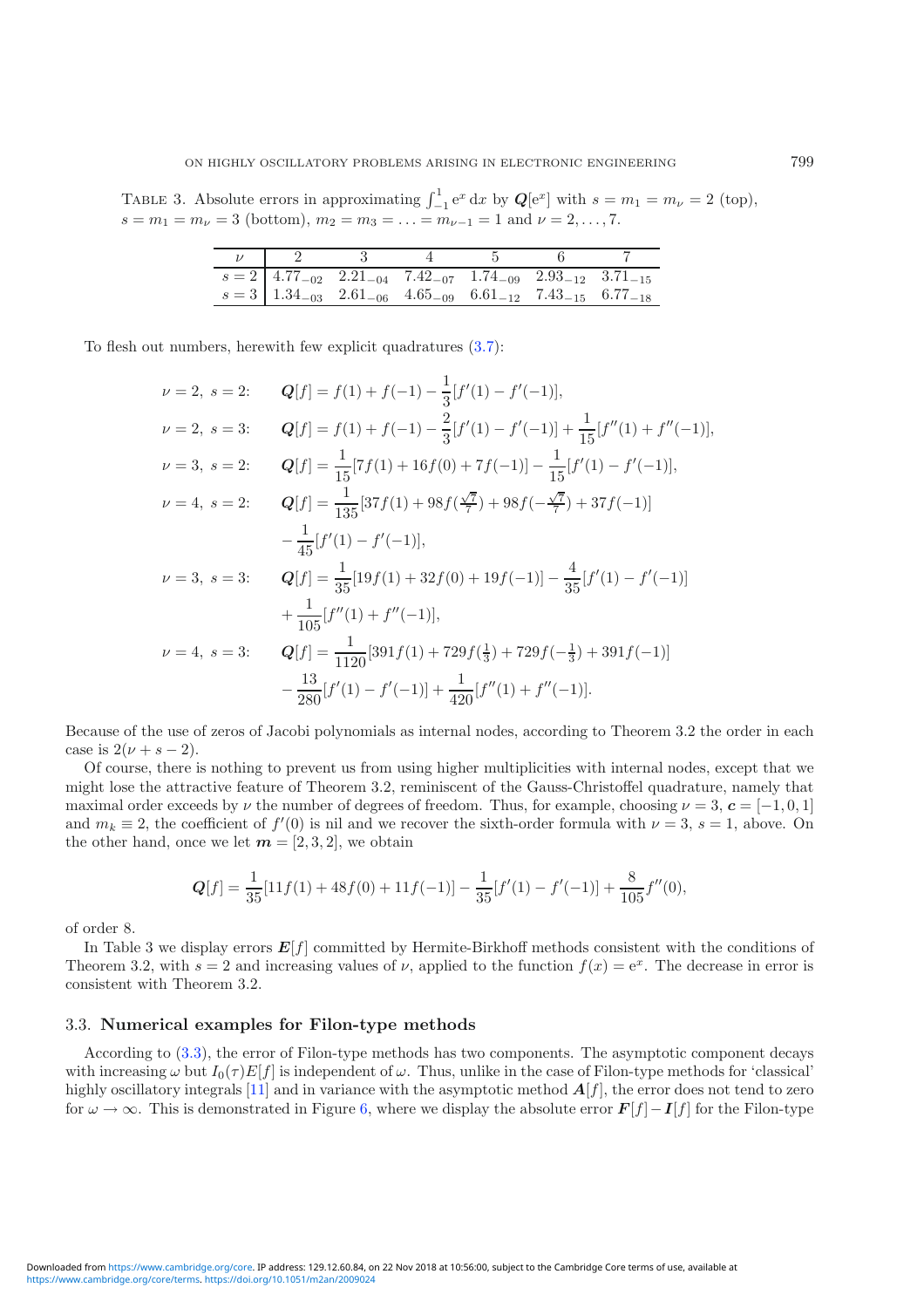

<span id="page-16-0"></span>FIGURE 6. The error  $F[e^x] - I[e^x]$  for  $c = [-1, 0, 1]$ ,  $m = [2, 1, 2]$  and  $\omega \in [0, 200]$ .



FIGURE 7. Scaled errors  $\omega^3 |F[e^x] - I[e^x] - I_0(1)E[e^x] |$  for  $\mathbf{c} = [-1, 0, 1], \mathbf{m} = [2, 1, 2]$  (left),  $c = [-1, -\frac{\sqrt{7}}{7}, \frac{\sqrt{7}}{7}, 1], \, \boldsymbol{m} = [2, 1, 1, 2] \,$  (right) and  $\omega \in [0, 200]$ .

method with  $c = [-1, 0, 1], m = [2, 1, 2]$  and the function  $f(x) = e^x$ . For  $\omega \gg 1$  the error asymptotes to  $\approx -2.79_{04} = I_0(1)E[e^x]$  (*cf.* Tab. 3,  $\nu = 3$ , for  $E[e^x]$ ).

In Figure [7](#page-15-1) we display the asymptotic error component  $F[f]-I[f]-I_0(\tau)E[f]$ , scaled by  $\omega^3$ , for two different Filon-type methods of an asymptotic order two. In both cases, consistently with Theorem 3.2, the scaled error asymptotes to a constant.

It is instructive to compare absolute errors at different values of  $\omega$  for asymptotic and Filon-type methods. In an important aspect, this comparison is heavily weighed against Filon-type methods, because the asymp-totic method [\(2.8\)](#page-9-1) assumes that  $\int_{-1}^{1} f(x) dx$  is calculated exactly: in practice we need to replace the integral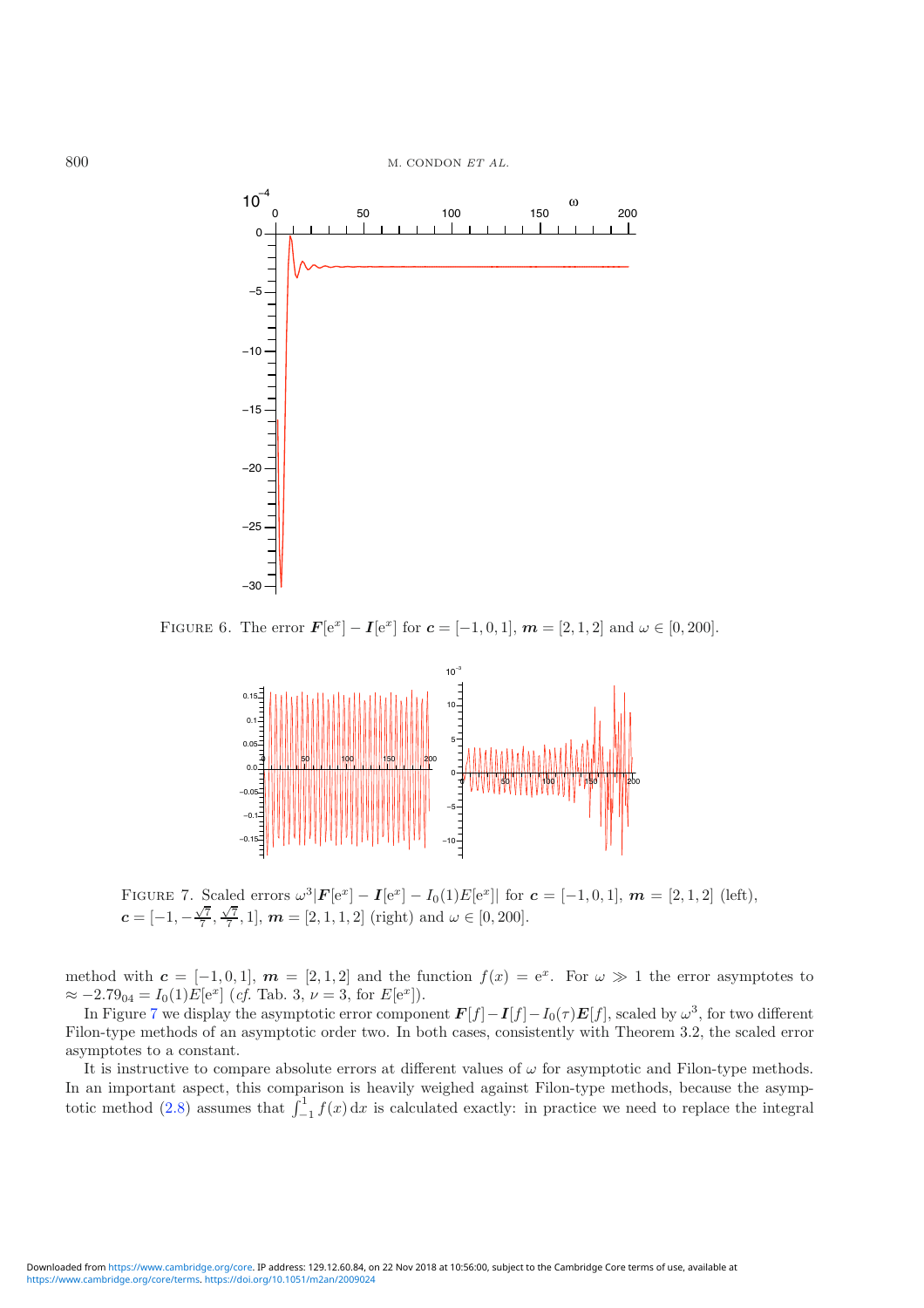ON HIGHLY OSCILLATORY PROBLEMS ARISING IN ELECTRONIC ENGINEERING 801

| Methods                                                                                                                                                                                         |  | $\omega = 10$ $\omega = 50$ $\omega = 100$ $\omega = 200$                               |  |
|-------------------------------------------------------------------------------------------------------------------------------------------------------------------------------------------------|--|-----------------------------------------------------------------------------------------|--|
| $c = [-1, 0, 1], m = [2, 1, 2]$                                                                                                                                                                 |  | $\begin{bmatrix} 2.18_{-04} & 2.80_{-04} & 2.79_{-04} & 2.79_{-04} \end{bmatrix}$       |  |
| $c = [-1, -\frac{\sqrt{7}}{7}, \frac{\sqrt{7}}{7}, 1], m = [2, 1, 1, 2]$                                                                                                                        |  | $\begin{bmatrix} 2.75_{-06} & 9.63_{-07} & 9.43_{-07} & 9.40_{-07} \end{bmatrix}$       |  |
| $c = [-1, 0, 1], m = [3, 1, 3]$                                                                                                                                                                 |  | $9.22_{-07}$ $3.31_{-06}$ $3.31_{-06}$ $3.31_{-06}$                                     |  |
| $c = [-1, -\frac{1}{3}, \frac{1}{3}, 1], m = [3, 1, 1, 3]$                                                                                                                                      |  | $\begin{array}{ c c } \hline 7.97_{-09} & 5.88_{-09} & 5.88_{-09} \\\hline \end{array}$ |  |
| $\boldsymbol{c} = [-1, -\frac{\sqrt{33}}{11}, 0, \frac{\sqrt{33}}{11}, 1], \, \boldsymbol{m} = [3, 1, 1, 1, 3] \begin{bmatrix} 9.83_{-09} & 1.40_{-11} & 7.66_{-12} & 8.28_{-12} \end{bmatrix}$ |  |                                                                                         |  |
| $c = [-1, -\frac{\sqrt{65}}{11}, 0, \frac{\sqrt{65}}{11}, 1], m = [3, 1, 3, 1, 3]   1.18_{-10} 1.09_{-13} 9.16_{-15} 1.21_{-14}$                                                                |  |                                                                                         |  |

TABLE 4. Absolute errors  $|\mathbf{F}[\mathbf{e}^x] - \mathbf{I}[\mathbf{e}^x]|$  for different Filon-type methods.

by quadrature. Nonetheless, and even bearing in mind that  $E[f]$  makes up the major share of error in [\(3.2\)](#page-10-2), Filon-type methods are evident superior.

The error for asymptotic methods is displayed in Table 2 and, predictably, it starts unacceptably high but becomes increasingly small, tending to zero for  $\omega \gg 1$ . Not so for Filon-type methods, exhibited in Table 4. The uniform error of  $(3.2)$  is considerably smaller, because the performance for small and moderate  $\omega s$  is considerably better. On the other hand, the error for  $\omega \gg 1$  does not tend to zero, as we have already repeatedly observed. Overall, it is clear that Filon-type methods significantly decrease the error at the cost of few extra function evaluations, even when the integral in  $A_s[f]$  is computed exactly.

We note in passing that the fixed error component  $E[f]$  assumes significantly smaller importance in the setting of ordinary differential equations and the solution of the integral  $(1.2)$ . In that case  $E[f]$  is scaled by  $h^q$ , where  $h = t_{n+1} - t_n$  is the length of the integration interval and q is the order of the Hermite-Birkhoff quadrature. In this setting Filon-type methods are likely to outperform asymptotic methods by a large margin, since the latter are largely insensitive to the length of integration integral.

#### 4. Numerical examples

We bring the equation [\(1.2\)](#page-1-0) into a form appropriate for the application of Filon-type methods in the interval  $[-1, 1]$ ,

$$
\mathbf{y}(t_{n+1}) = e^{hA}\mathbf{y}(t_n) + \frac{h}{2} \int_{-1}^{1} e^{\frac{1}{2}h(1-x)A} E(h(n+\frac{1}{2}+\frac{1}{2}x))\mathbf{g}(h(n+\frac{1}{2}+\frac{1}{2}x)) \, \mathrm{d}x. \tag{4.1}
$$

Our time-stepping routine is obtained by replacing integrals with appropriate Filon-type methods.

In the specific context of equation [\(1.4\)](#page-2-0), the time-stepping formula [\(4.1\)](#page-16-0), combined with a Filon-type solver, becomes

<span id="page-17-0"></span>
$$
y_{n+1,1} = y_{n,1} \cos h + y_{n,2} \sin h + h \mathbf{F}[\sin(\frac{1}{2}h(1-x))],
$$
  
\n
$$
y_{n+1,2} = -y_{n,1} \sin h + y_{n,2} \cos h + h \mathbf{F}[\cos(\frac{1}{2}h(1-x))],
$$

where the Filon-type methods are applied with  $\alpha = \frac{1}{2}$ ,  $\beta = n + \frac{1}{2}$  and  $\omega$  replaced by  $h\omega$ .

The pointwise error for two Filon-type methods is displayed in Figure [8](#page-17-0) for step-sizes  $h \in \{\frac{\pi}{100}, \frac{\pi}{200}, \frac{\pi}{400}, \frac{\pi}{800}\}.$ (We have used there the more precise Filon-type method with step-size  $h = \frac{\pi}{1600}$  as our 'true' solution.) The first Filon-type method uses only function values at the endpoints, the second uses both function values and derivatives there. (We did not use any internal points but note in passing that their incorporation would have further reduced the error.) A comparison with Table 1 is striking: at the cost of just 400 steps with the plainvanilla Filon-type method (requiring just one new function evaluation per step!) we produce better accuracy than ode45 with 240 645 steps.

Note that the errors in Figure  $8$  appear to be the same periodic function, scaled by suitable powers of  $h$ (except for the second method with  $h = \frac{\pi}{800}$ , but this is likely to be a machine-precision artifact). So is the exact solution (cf. bottom of Fig. [1\)](#page-2-1) but these two functions are different. The reason for periodicity can tell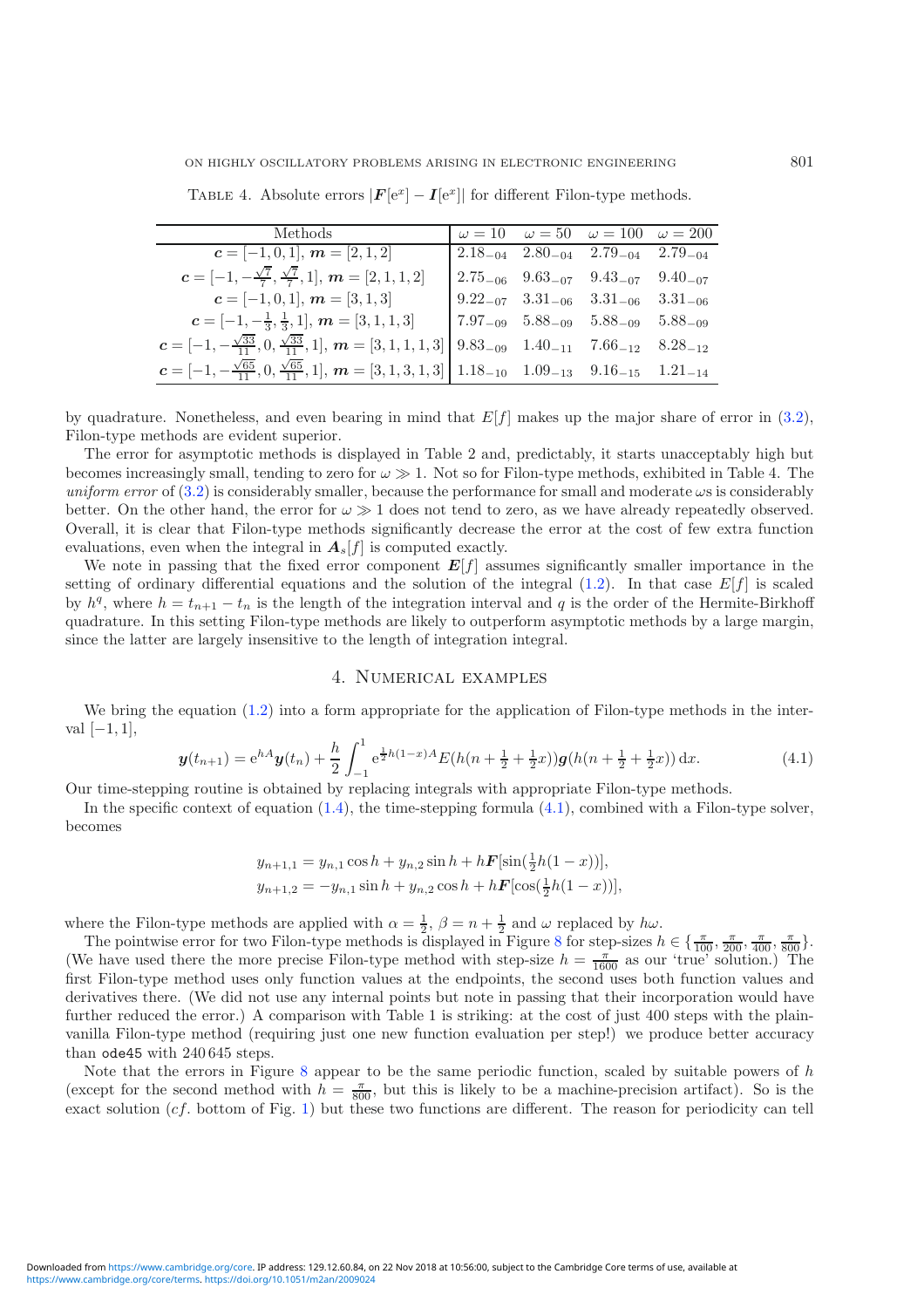<span id="page-18-4"></span>

<span id="page-18-5"></span><span id="page-18-3"></span><span id="page-18-2"></span><span id="page-18-1"></span><span id="page-18-0"></span>FIGURE 8. Pointwise absolute error for two Filon-type methods.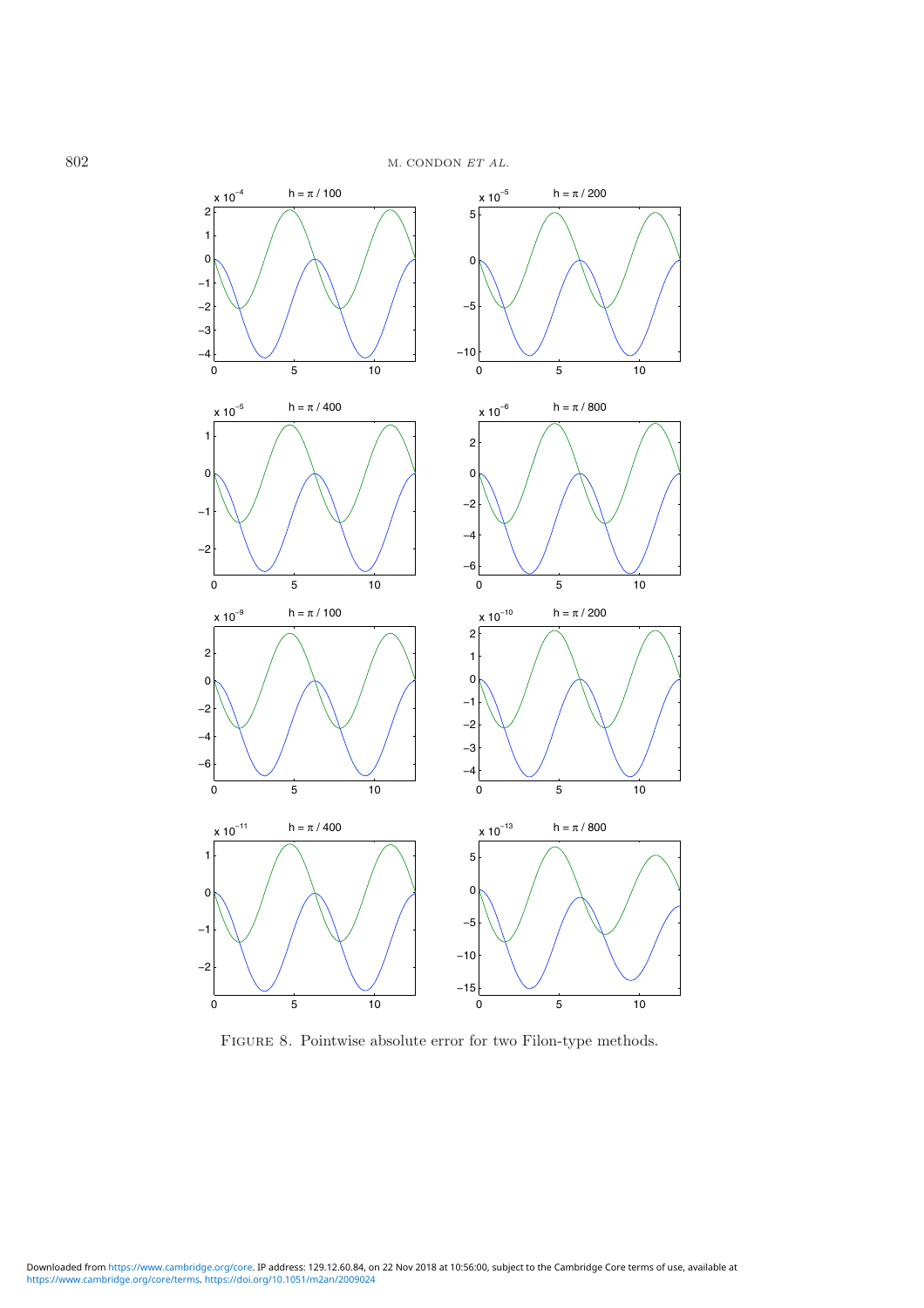<span id="page-19-14"></span><span id="page-19-5"></span><span id="page-19-1"></span>us something about the properties of our method, hence it bears some elaboration. Recall that for large  $\omega$ the major source for the error is the classical quadrature error (scaled by a suitable Bessel function). Let  $e_n = y_n - y(t_n)$  and consider just the error originating in classical quadrature. It readily follows that

$$
e_{n+1} = e^{hA}e_n + hq,\tag{4.2}
$$

<span id="page-19-11"></span><span id="page-19-10"></span><span id="page-19-7"></span>where the vector  $q$  contains the contribution of classical quadrature error for the different components. For example, in the present case, for 'plain-vanilla' Filon we have

$$
\boldsymbol{q} = I_0(1) \left[ \begin{array}{c} h \sin h - 2 + 2 \cos h \\ h + h \cos h - 2 \sin h \end{array} \right] = \left[ \begin{array}{c} \mathcal{O}(h^4) \\ \mathcal{O}(h^3) \end{array} \right].
$$

<span id="page-19-13"></span><span id="page-19-12"></span><span id="page-19-9"></span><span id="page-19-0"></span>Bearing in mind that  $e_0 = 0$ , the solution of [\(4.2\)](#page-18-4) is

$$
\mathbf{e}_n = h(I - e^{hA})^{-1}(I - e^{nhA})\mathbf{q},
$$

<span id="page-19-8"></span><span id="page-19-4"></span><span id="page-19-3"></span>which in the present case becomes

$$
e_n = \frac{h}{2(1 - \cos h)} \left[ \begin{array}{cc} 1 - \cos h & \sin h \\ -\sin h & 1 - \cos h \end{array} \right] \left[ \begin{array}{cc} 1 - \cos nh & -\sin nh \\ \sin nh & 1 - \cos nh \end{array} \right] q.
$$

<span id="page-19-6"></span><span id="page-19-2"></span>Periodicity is clear, as is the fact that in Figure [6](#page-15-0) the error is a linear combination of just two harmonics,  $\sin nh$ and cos nh.

Be it as may, it is crystal clear that even the most elementary Filon-type methods enjoy tremendous advantage in comparison to state-of-the-art general ODE software like ode45 when applied with high frequencies. Another important advantage of Filon-type methods, which is not apparent from our comparison, is that both the error and the computational effort are roughly uniform in frequency, while classical ODE solvers deteriorate with increasing frequency. Note that we have implemented Filon-type methods in the most straightforward manner, with constant step size and without any error control  $(cf. [10]$  $(cf. [10]$  $(cf. [10]$  for error control for Filon-type methods). It is highly likely that more sophisticated implementation would have resulted in even more striking outcome.

It is equally clear that our analysis is far of complete. Modern methods for highly oscillatory differential equations set themselves ambitious goals: not just time-stepping with a step size that does not decrease unduly in the presence of high frequencies but also correct long-term asymptotic behaviour, good control of global error and the conservation of important qualitative and geometric attributes of the exact solution [\[2](#page-18-5)[,8](#page-19-14)]. This is in keeping with the character of this paper as an initial foray into the subject matter of using modern computational techniques for the highly oscillatory problems occurring in electronic engineering.

Acknowledgements. The work of Marissa Condon was supported by Science Foundation Ireland under Principal Investigator Grant No. 05/IN.1/I18, while Alfredo Deaño acknowledges financial support from the programme of postdoctoral grants and project MTM2006-09050 of the Spanish Ministry of Education and Science.

#### **REFERENCES**

- [1] M. Abramowitz and I.A. Stegun, *Handbook of Mathematical Functions*. National Bureau of Standards, Washington, DC, (1964).
- [2] D. Cohen, T. Jahnke, K. Lorenz and C. Lubich, Numerical integrators for highly oscillatory Hamiltonian systems: a review, in *Analysis, Modeling and Simulation of Multiscale Problems*, A. Mielke Ed., Springer-Verlag (2006) 553–576.
- [3] E. Dautbegovic, M. Condon and C. Brennan, An efficient nonlinear circuit simulation technique. *IEEE Trans. Microwave Theory Tech.* 53 (2005) 548–555.
- [4] P.J. Davis and P. Rabinowitz, *Methods of Numerical Integration*. Second Edition, Academic Press, Orlando, USA (1984).
- [5] V. Grimm and M. Hochbruck, Error analysis of exponential integrators for oscillatory second-order differential equations. *J. Phys. A: Math. Gen.* 39 (2006) 5495–5507.